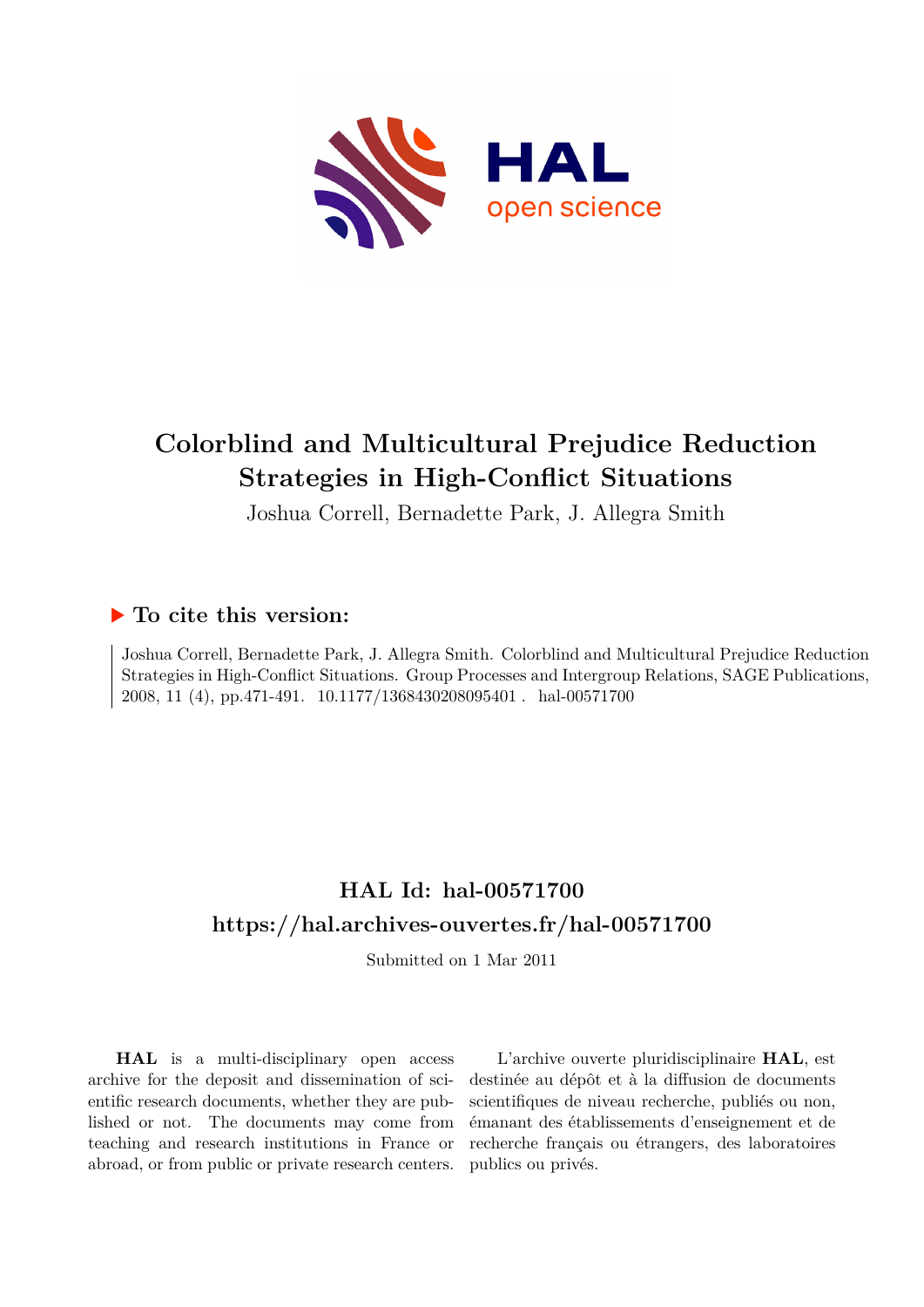*Group Processes & Intergroup Relations*  $2008$  Vol 11(4) 471–491

# **Colorblind and Multicultural Prejudice Reduction Strategies in High-Conflict Situations**

**Joshua Correll** *University of Chicago*

**Bernadette Park and J. Allegra Smith**

*University of Colorado*

We tested colorblind and multicultural prejudice-reduction strategies under conditions of low and high interethnic conflict. Replicating previous work, both strategies reduced prejudice when conflict was low. But when conflict was high, only the colorblind strategy reduced prejudice (Studies 1 and 2). Interestingly, this colorblind response seemed to reflect suppression. When prejudice was assessed more subtly (with implicit measures), colorblind participants demonstrated bias equivalent to multicultural participants (Study 2). And, after a delay, colorblind participants showed a rebound, demonstrating greater prejudice than their multicultural counterparts (Study 3). Similar effects were obtained when ideology was measured rather than manipulated (Study 4). We suggest that conflict challenges the tenets of a colorblind ideology (predicated on the absence of group differences) but not those of a multicultural ideology (which acknowledges difference).

KEYWORDS colorblind, intergroup conflict, multicultural, prejudice

The United States Census Bureau predicts that, from 1995 to 2050, the size of the White population in the USA will increase by 7.4%. During the same period, the Bureau expects the Black population to grow by about 70%, American Indians by 83%, Hispanics and Asians by more than 250% (Day, 1996). The states of Texas and California have already achieved 'majority minority' status: Whites now comprise less than 50% of the population. Throughout Europe and North America, societies are becoming more diverse as a function of both migration and relatively high minority birthrates (sometimes accompanied by negative population growth among Whites). These trends steadily increase the potential for intergroup contact. Like most social change, this potential creates both opportunities and risks, and social science has expended considerable energy exploring ways to maximize the former and minimize the latter. Research in this area has borne fruit, and recent decades have witnessed a dramatic evolution

#### **Author's note**

Address correspondence to Joshua Correll, Department of Psychology, University of Chicago, 5848 South University Avenue, Chicago, IL 60637, USA [email: jcorrell@uchicago.edu]

Copyright © 2008 SAGE Publications (Los Angeles, London, New Delhi and Singapore) 11:4; 471–491; DOI: 10.1177/1368430208095401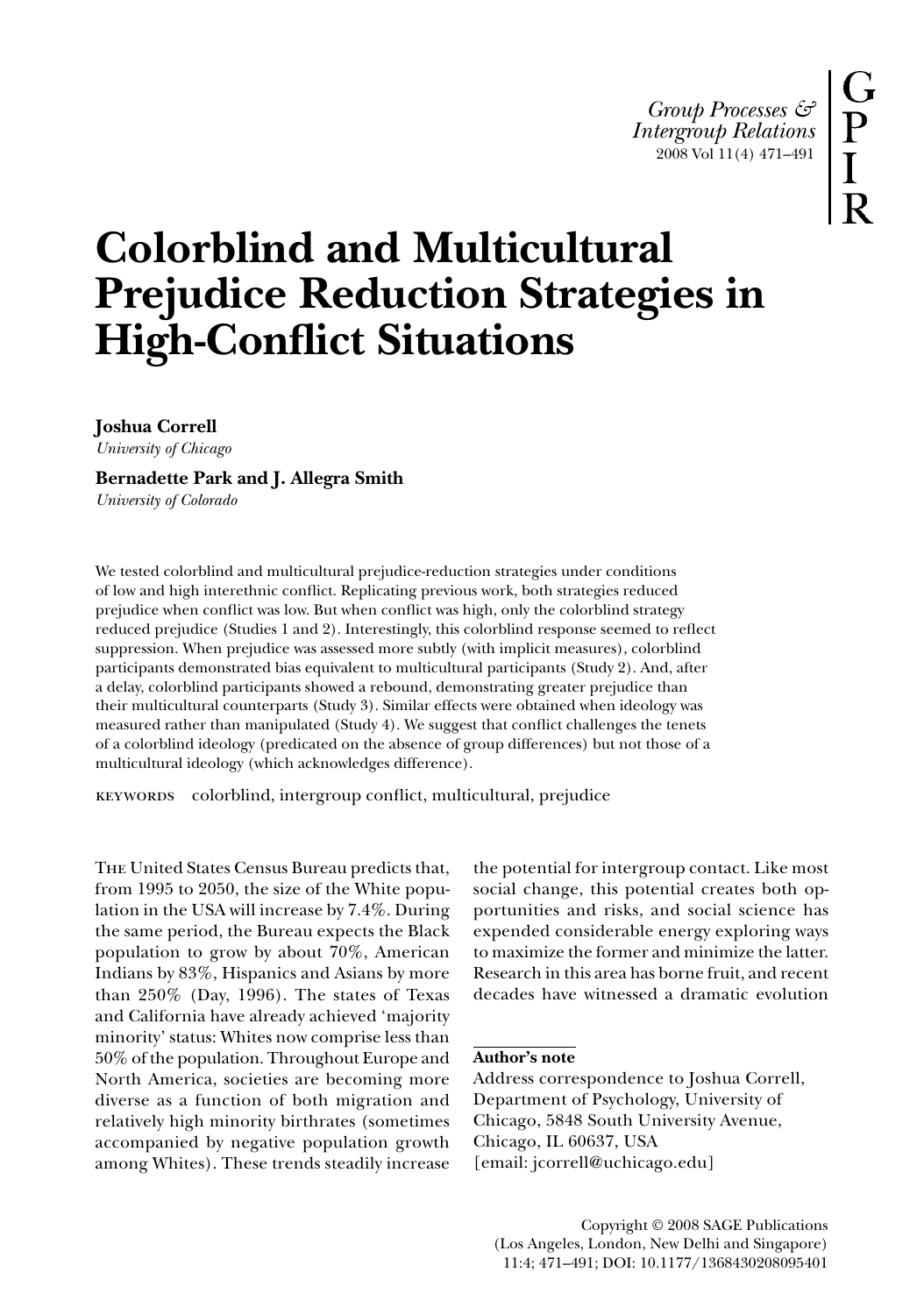in social scientific and cultural approaches to ethnic relations (Park & Judd, 2005).

Initial attempts within social psychology to frame intergroup contact generally strove to de-emphasize the psychological boundaries that separate groups. These strategies derive from the irrefutable, but perhaps overly simple, argument that if people do not distinguish between groups in the first place, they can never favor one group over another. In other words, prejudice cannot exist without categorization. Attempts to reduce or eliminate prejudice therefore focused on de-emphasizing categories by redefining subordinate groups in terms of a common ingroup identity (e.g. in the USA, Whites, Blacks, Hispanics, Asian Americans, American Indians, etc., can all be recategorized as American; Gaertner, Dovidio, Nier, Ward, & Banker, 1999; Gaertner, Mann, Murrell, & Dovidio, 1989), or, alternatively, on reducing the salience of group membership and focusing instead on personal identity (Brewer, 1991; Brewer & Miller, 1984). These approaches stress a colorblind (CB) ideology in that they minimize attention to racial and ethnic divisions. Demonstrations in both laboratory and field show that these CB approaches can significantly reduce the expression of prejudice (Gaertner et al., 1999).

In spite of the ideological purity of the CB perspective, recent work has begun to argue that group differences can and should be acknowledged. This change reflects, perhaps, a growing awareness of some of the more subtle realities of a multi-ethnic society. First, human beings seem to automatically inexorably divide their social world according to categories like gender, age and race (Brewer, 1988). Even when it is irrelevant to the task at hand for example, neuropsychological research suggests that perceivers differentiate racial groups within a fraction of a second (Ito & Urland, 2003). People simply may not be able to ignore group membership completely. Second, individuals may not *want* to give up their ethnic or racial affiliations. A CB world, despite certain sociological advantages, threatens to strip the individual of part of his or her identity. It may seem counterproductive for minority groups to tenaciously maintain their collective identities. After all, minorities are often disadvantaged (Sidanius & Pratto, 1999) and arguably have the most to gain from the widespread adoption of a CB ideology. But pitted against these advantages, the smaller, more cohesive minority group may confer distinct psychological benefits to its members (Brewer, 1991; Correll & Park, 2005; Crocker & Major, 1989; Pickett & Brewer, 2001; Wolsko, Park, & Judd, 2006). Third, explicitly acknowledging the divisions between groups may, in some cases, harmonize intergroup relations. Category differentiation can clarify roles and, in so doing, minimize the perception that groups are in direct competition with each other (Brown & Wade, 1987; Hornsey & Hogg, 2000).

In light of the apparent inevitability of social categorization as well as its potential benefits, several recent perspectives on intergroup relations have advocated a framework that both acknowledges and appreciates differences between groups. Various incarnations of this idea include *mutual intergroup differentiation* (Hewstone & Brown, 1986), the *multimodal* perspective (Mummendey & Wenzel, 1999), a revised version of the *common ingroup identity model* (Gaertner et al., 2000), and the *multicultural* (MC) ideology (Wolsko, Park, Judd, & Wittenbrink, 2000; Wolsko et al., 2006). Recent data suggest that social categorization need not promote prejudice (Deffenbacher, Park, Judd, & Correll, 2007) and that participants who acknowledge and appreciate diversity may express lower levels of prejudice (on par with those who adopt a CB perspective; Wolsko et al., 2000). For the sake of simplicity, in the remainder of this article, we use the term *MC* to refer generally to strategies that stress the appreciation of group differences.

We have focused thus far on the concept of *prejudice* or *intergroup bias*. These terms describe the tendency to evaluate ingroups (groups to which an individual belongs) more favorably than outgroups (groups to which the individual does not belong). In other words, prejudice represents an attitude—a subjective phenomenon. Of course, these subjective evaluations often interact with more objective characteristics of the situation. Research has long suggested that intergroup bias depends on the functional relationship between the groups. When groups compete with one another for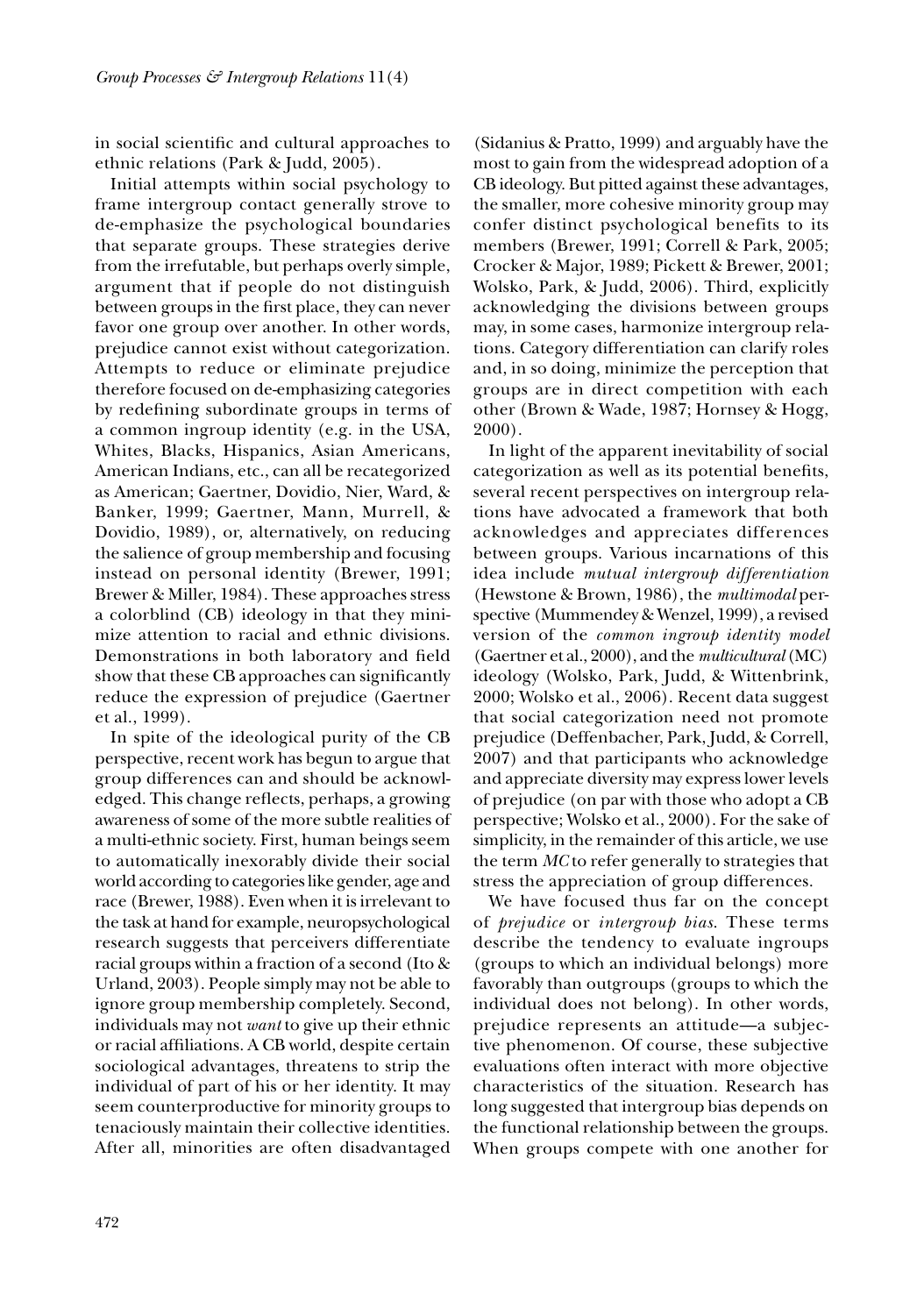scarce resources, for example, prejudice tends to increase (Levine & Campbell, 1972; Sherif, Harvey, White, Hood, & Sherif, 1961). That is, the introduction of (objective) *intergroup conflict* tends to exacerbate (subjective) feelings of bias. Realistic group conflict theory, a groundbreaking perspective on prejudice, formally proposed this relationship, and it remains a foundation for much of the theory and research on intergroup relations (Brewer & Brown, 1998; Esses, Jackson, & Armstrong, 1998; Hewstone, Rubin, & Willis, 2002; Sidanius & Pratto, 1999; for a review see Correll & Park, 2005).

In spite of the connection between conflict and bias, we are aware of no research that has experimentally examined the impact of conflict on CB and MC prejudice-reduction strategies. It is admirable to address the issue of prejudice under any circumstances, but for at least two reasons it seems crucial to consider how these strategies fare under conditions of intergroup stress. First, although prejudice often exists in relatively harmonious intergroup contexts, intergroup conflict may be expected to exacerbate bias (Sherif et al., 1961). Bias should be more pronounced—and bias reduction should therefore be more critical and more difficult to achieve—during periods of intergroup conflict. Second, the fact that a prejudice-reduction strategy works in the absence of conflict does not necessarily mean that it will work when tension is high. As discussed in the following sections, the efficacy of CB and MC approaches may change dramatically as a function of intergroup conflict.

# **Multiculturalism in high-conflict situations**

As suggested by realistic group conflict theory, the introduction of conflict between groups should generally increase the magnitude of prejudice. But participants who espouse an MC ideology may be especially vulnerable to intergroup tension because, by definition, MC strategies promote the clear demarcation of groups. In conflict situations, the salience of these divisions may induce partisans to attribute their disagreement to the nature or essence of the outgroup (e.g. 'That's just the kind of

people they are.'). This argument draws on the category divide hypothesis, which suggests that group boundaries often serve as an explanation for perceived group differences, including differences that arise from conflicts of interest (Miller & Prentice, 1999). If conflict appears to be rooted in the unchangeable essence of the outgroup, individuals on both sides of the issue may abandon efforts at reconciliation and prepare for a fight. This line of reasoning suggests that MC participants may respond to conflict with even greater hostility than individuals who adopt no prejudice-reduction strategy at all.

A more hopeful alternative is that individuals who adopt a MC ideology will exhibit reduced levels of prejudice in spite of the conflict. Multiculturalism, after all, recognizes that groups should and do differ, and that differences should be tolerated, accepted, and even appreciated. From this vantage point, an intergroup dispute may be cast simply as a kind of difference, and in the mind of the observer—reactions to this unpleasant difference may be tempered by the awareness of other, more enjoyable differences (e.g. the groups' distinct contributions to a rich common culture). Although this benefit of the MC perspective would almost certainly break down in the case of extreme intergroup conflict (e.g. violence), the strategy may ameliorate bias in more moderate situations.

# **Colorblindness in high-conflict situations**

CB ideologies present a different set of strengths and liabilities. Donald Campbell (1967), who pioneered theoretical and empirical efforts to address intergroup bias, recognized from the beginning that CB strategies, predicated on the *absence* of group differences, may falter when individuals are forced to acknowledge that groups really do vary. As he writes,

Remedial efforts focused on denying group differences are apt to be unwittingly endorsing the most mischievous . . . misperceptions—wrongly agreeing that the particular group differences cause the hostility, unwittingly agreeing that were the actual group differences to exist, discrimination would be justified. (p. 827)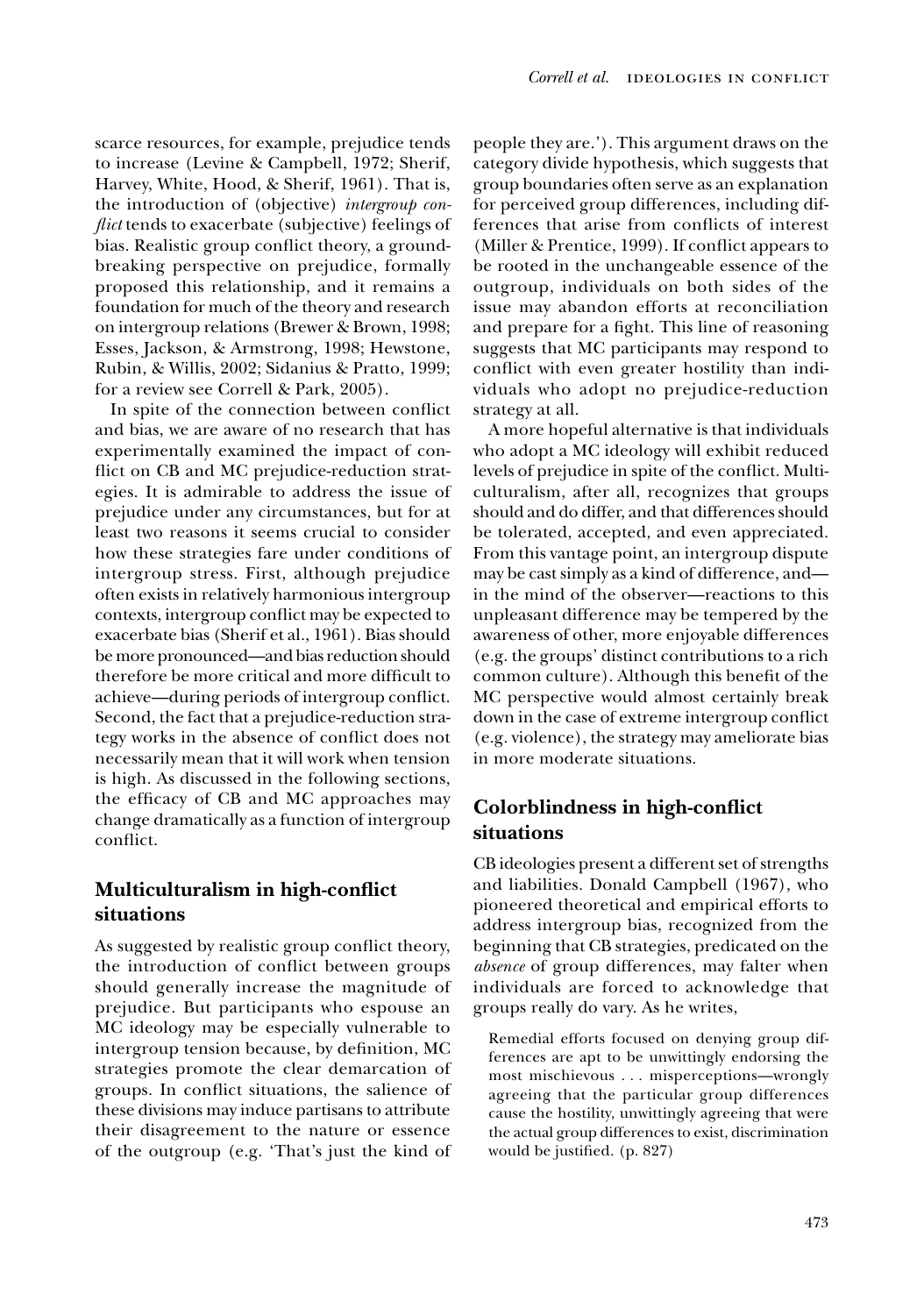The very existence of intergroup conflict, then, may undermine the premise of colorblindness. How will CB participants cope with the logical inconsistency between an ideology, which denies difference, and an intergroup conflict, which exemplifies it? If group members admit that their interests conflict with those of the outgroup, the prejudice-reducing benefits of the CB ideology may disintegrate along with its founding assumption. If so, CB participants should respond to conflict with as much hostility as anybody else.

But again, there is an alternative, more optimistic possibility. Participants may adhere so strictly to the tenets of the CB ideology that they will trivialize or even deny the conflict. If they can effectively ignore the disagreement, CB participants may preserve the illusion of intergroup uniformity and protect the integrity of their ideology. This is an intriguing possibility. It depends on the individual's capacity to suppress the cognitive and affective implications of conflict and steadfastly maintain that the two groups are, in truth, no different from one another. This process (like the MC process involving tolerance of conflict-as-difference) might be expected to collapse in cases of extreme conflict, but, as a short-term strategy during moderate-level conflict, the tendency to ignore disagreement and reassert the colorblind ideology may effectively preserve at least the veneer of goodwill.

# **The current research**

The studies that follow tested CB and MC approaches under conditions of both low and high levels of intergroup conflict. In the absence of conflict, we expected both CB and MC ideologies to reduce bias relative to a control condition. Such a demonstration would simply replicate previous research (Gaertner et al., 1999; Wolsko et al., 2000). We were chiefly concerned with the performance of the two strategies in conflict situations. As outlined earlier, there is some basis for concern. Both CB and MC strategies may fail as conflict grows more severe. This seems to present a particular liability for multiculturalism which may actually backfire and induce greater prejudice. However, it is also possible that CB and MC strategies will retain some utility during conflict—though through very different mechanisms. Colorblindness may prompt participants to deny the existence of a dispute, or deny the role of group membership in the dispute (e.g. disagreements about affirmative action might be attributed to economic, not ethnic, differences). Multiculturalism may allow participants to recognize and accommodate the dispute as one (unpleasant) difference among a number of more palatable intergroup distinctions.

# **Study 1**

## *Method*

**Participants** One hundred and seventeen White students (61% female) in an introductory psychology course at the University of Colorado (CU) took part in this study, in partial completion of a course requirement.<sup>1</sup>

**Design** We randomly assigned participants to a control condition or to one of two ideological conditions in which participants received a persuasive message stressing the importance of adopting either a CB or an MC perspective on interethnic relations. Crossed with this manipulation of Ideology, we assigned participants to one of two levels of Conflict, low versus high. The design of the study, then, was a  $3$  (Ideology: control vs. CB vs. MC)  $\times$  2 (Conflict: low vs. high) between-subjects design.

#### **Materials and procedure**

*Ideology manipulation* The manipulation of ideology was taken directly from Wolsko et al. (2000; see also Richeson & Nussbaum, 2004). Participants in both the CB and MC conditions were asked to read a paragraph describing the testimony of sociologists and political scientists who stressed the importance of either ignoring ethnic divisions and learning to see others simply as fellow human beings (CB), or appreciating ethnic diversity and learning to see variation as an asset to society (MC). To strengthen the effect of these manipulations, participants in both ideological conditions were asked to list several benefits of the perspective about which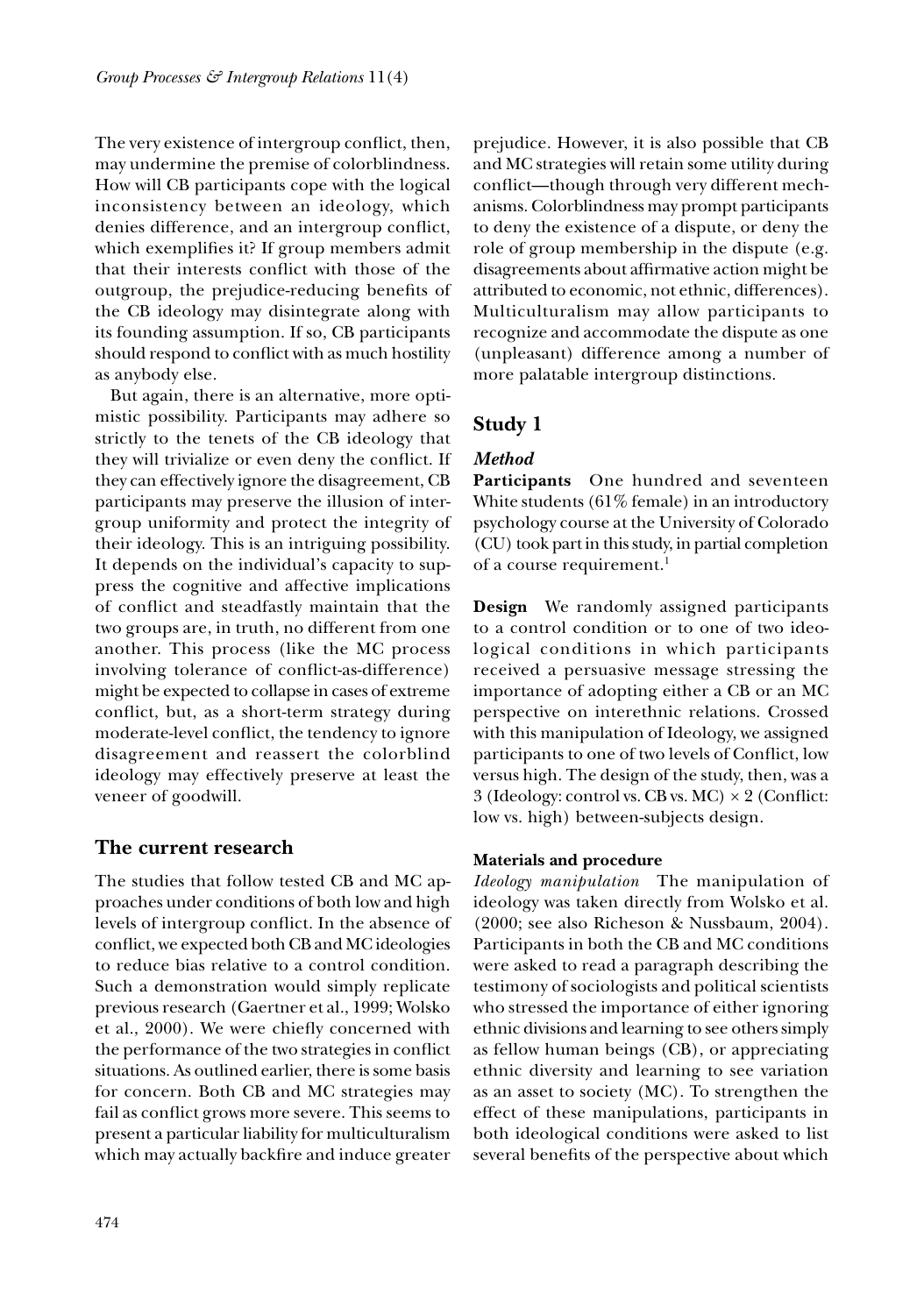they had read and, finally, to examine a list of benefits ostensibly proposed by other students and place a check mark next to any items they had considered. Control participants spent a comparable time thinking about ethnic relations in the USA and listing their thoughts. Upon completion of their tasks, all participants were asked to complete a manipulation check, rating the degree to which they perceived ethnic groups as distinct and meaningful (1, *not at all* to 9, *extremely*).

*Conflict manipulation (newspaper article)* Participants then read a fake newspaper article describing a proposal to alter the system through which students register for classes at CU. The new policy was ostensibly being considered by the school's administration. We chose to focus on course registration because pilot testing indicated that students often found it difficult to enroll in classes they wanted or needed. We reasoned that competition for classes (a scarce resource) would provoke fairly strong reactions, capturing the essence of intergroup conflict in the real world. Both the high- and low-Conflict articles described a policy advanced by the Hispanic Student Association (a fictional organization), which would give preferential treatment to minority students in the process of registering for classes. The policy was presented as an effort to make minority students feel more welcome at CU (the student body is roughly 90% White). The articles were identical except for a few key passages. The low-Conflict article described a proposal that would expand popular classes, allowing minorities who would have otherwise been waitlisted to enroll. Critically, this proposal would not reduce the space available to White students. Class size would simply be increased to accommodate the minority students—a slight adjustment given the small percentage of minorities at CU. The high-Conflict article described an 'early registration' period during which minority (but not White) students would be able to enroll in popular classes, taking valuable spaces and further limiting the availability of those classes for Whites (a zero-sum situation). Both articles suggested that the administration was seriously considering the policy change.

Participants were told that the psychology department had been contacted by the administration and asked to help assess student reactions to the proposal. According to this cover story, student comments about the policy would be delivered to the committee making the ultimate decision. As part of this 'feedback,' participants completed a manipulation check, rating the degree to which the proposed policy would increase or decrease minority and, separately, White students' chances of successfully registering for classes (1, *decrease*; 5, *no effect*; 9, *increase*).

*Measures of intergroup bias* Finally, participants were given a packet of questionnaires to assess intergroup bias. Participants were told that these measures had been included by the psychology researchers and would not be shared with the administration. This packet included a group warmth thermometer, on which participants rated how *warmly* (100) or *coolly* (0) they felt toward a number of groups, including Whites and Hispanics as well as Blacks, Native Americans, and Asian Americans. Subsequently, participants completed eight Peabody sets (Peabody, 1967). A Peabody set consists of two semantic differential scales, which assess the same conceptual dimension, but which vary in their evaluative connotations. For example, items anchored with *passive*–*assertive* and *pushy*–*cooperative* both involve surgency. In the case of *pushy*–*cooperative*, surgency is presented as undesirable, whereas in the case of *passive*–*assertive*, surgency is presented as desirable. Participants first rated Hispanics on these items, and then Whites, in each case marking a 6-inch line with an X to indicate the point between the two adjectives that best characterized the group. Additional sets included lax–rigorous/lenient–strict, reckless–cautious/ daring–fearful, selective–undiscriminating/ picky–broadminded, conceited–modest/selfconfident–insecure, sociable–reclusive/ chatty-reserved, unreflective-intelligent/commonsensical–bookish, and insolent–respectful/ free-spirited–conventional.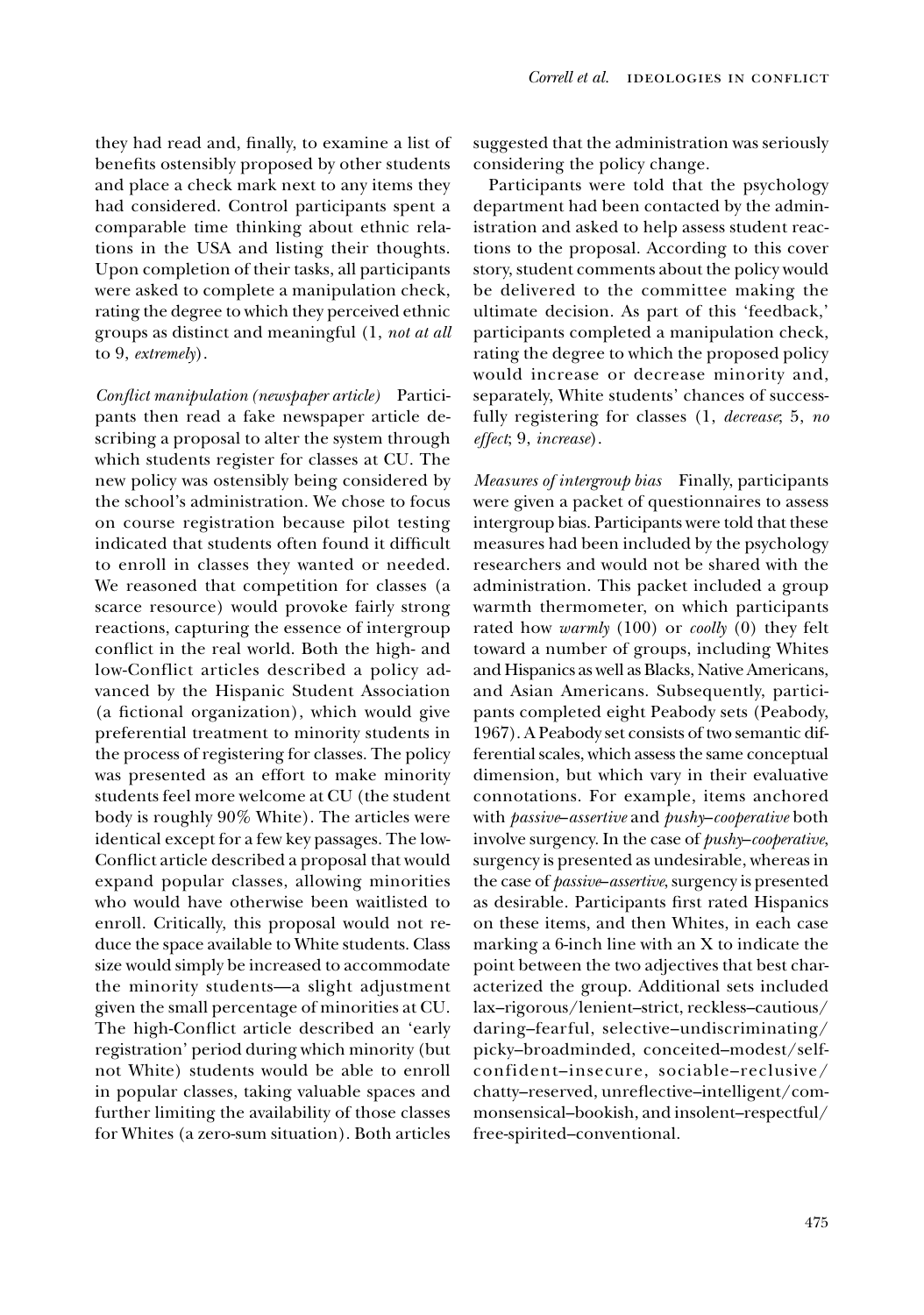Finally, participants were extensively debriefed. During this discussion, we attempted to ascertain whether participants believed the story about the new registration policy. We then explained that the policy was not actually being considered by the administration and outlined the purpose and importance of the manipulation, taking care to answer all questions and allay any concerns.

#### *Results and discussion*

In the present studies, we examined condition differences using a 3 (Ideology: Control vs.  $CB$  vs.  $MC$ )  $\times$  2 (Conflict: high vs. low) analysis of variance (ANOVA). With regard to the effects of Ideology, we specified two orthogonal questions, each of which depends on a single-degree-offreedom test. First, we wished to know whether CB and MC differed from one another. Second, we wished to know whether the two experimental conditions (CB and MC), on average, differed from the control condition.

**Manipulation checks** To check the efficacy of our Ideology manipulation, we examined participants' ratings of distinctiveness.<sup>2</sup> As expected, participants in the CB condition (*M* = 4.90) rated ethnic groups as less distinct than participants in the MC condition  $(M = 6.18)$ ,  $F(1, 103) = 9.86$ ,  $p = .002$ . The control condition fell between the two experimental conditions (*M* = 5.92) and did not differ from their average,  $F(1, 103) = 1.19$ ,  $p = .28$ . No other effects were significant.

To assess the effect of our Conflict manipulation, we examined perceptions of the degree to which the registration policy would (i) help or hurt minorities, and (ii) help or hurt Whites. Not surprisingly, participants in all conditions felt that the policy would help minorities  $(M = 8.33$  on a 9-point scale), and Conflict did not affect ratings of minority benefit (high Conflict  $M = 8.41$ , low Conflict  $M = 8.25$ ),  $F(1, 1)$ 111) = 1.04,  $p = .31$ . That is, the policy was seen as uniformly favorable to minorities, whether or not it threatened White interests. Interestingly, MC participants  $(M = 8.50)$  saw the policy as marginally more beneficial to minorities than did CB participants (*M* = 8.13),  $F(1, 111) = 3.13$ ,  $p = .080$ . Again, the control condition fell in between the two ideological conditions  $(M = 8.36)$  and did not differ from their average,  $F(1, 111) = .05$ ,  $p = .82$ .

More importantly, ratings of the policy's cost to Whites showed a pronounced effect of Conflict,  $F(1, 111) = 57.61$ ,  $p < .0001$ . As intended, participants in the high-Conflict condition  $(M = 2.38)$  saw the policy as less favorable to White students than did participants in the low-Conflict condition ( $M = 4.00$ ). Open-ended responses also suggested that the high-Conflict condition aroused frustration and even a degree of anger. One participant wrote (in large print), 'Not cool CU!!!' Our analysis of the rating data also revealed an unexpected marginal interaction between Conflict and the control versus ideology contrast code,  $F(1, 111) = 3.61, p = .060$ . This result reflects the control condition's tendency to rate the policy as less favorable to Whites (relative to MC and CB) when conflict was low, but as more favorable when conflict was high.

These findings suggest that we effectively manipulated both Ideology and Conflict, inducing CB participants to conceive of ethnic groups as less distinct (and MC participants to conceive of them as more distinct), and inducing high-Conflict participants to perceive the policy as more costly to their interests than low-Conflict participants (though both conditions recognized the potential benefit for minorities).

**Intergroup bias** We computed two indices of bias, one based on the group warmth thermometer, and one based on the Peabody sets. For the warmth ratings, we computed a simple difference score representing the degree to which each participant felt more warmly toward Whites than toward Hispanics (whose fictional student organization was promoting the policy change). For the Peabody sets, we calculated the degree to which participants ascribed positive (vs. negative) traits to each group. Like the thermometer, we defined prejudice as greater positivity toward Whites than Hispanics. A pattern of prejudice might be indicated by rating Whites as more assertive than Hispanics on the *assertive*–*passive* scale and more cooperative than Hispanics on the *pushy*–*cooperative* scale. Peabody sets are noteworthy because such a response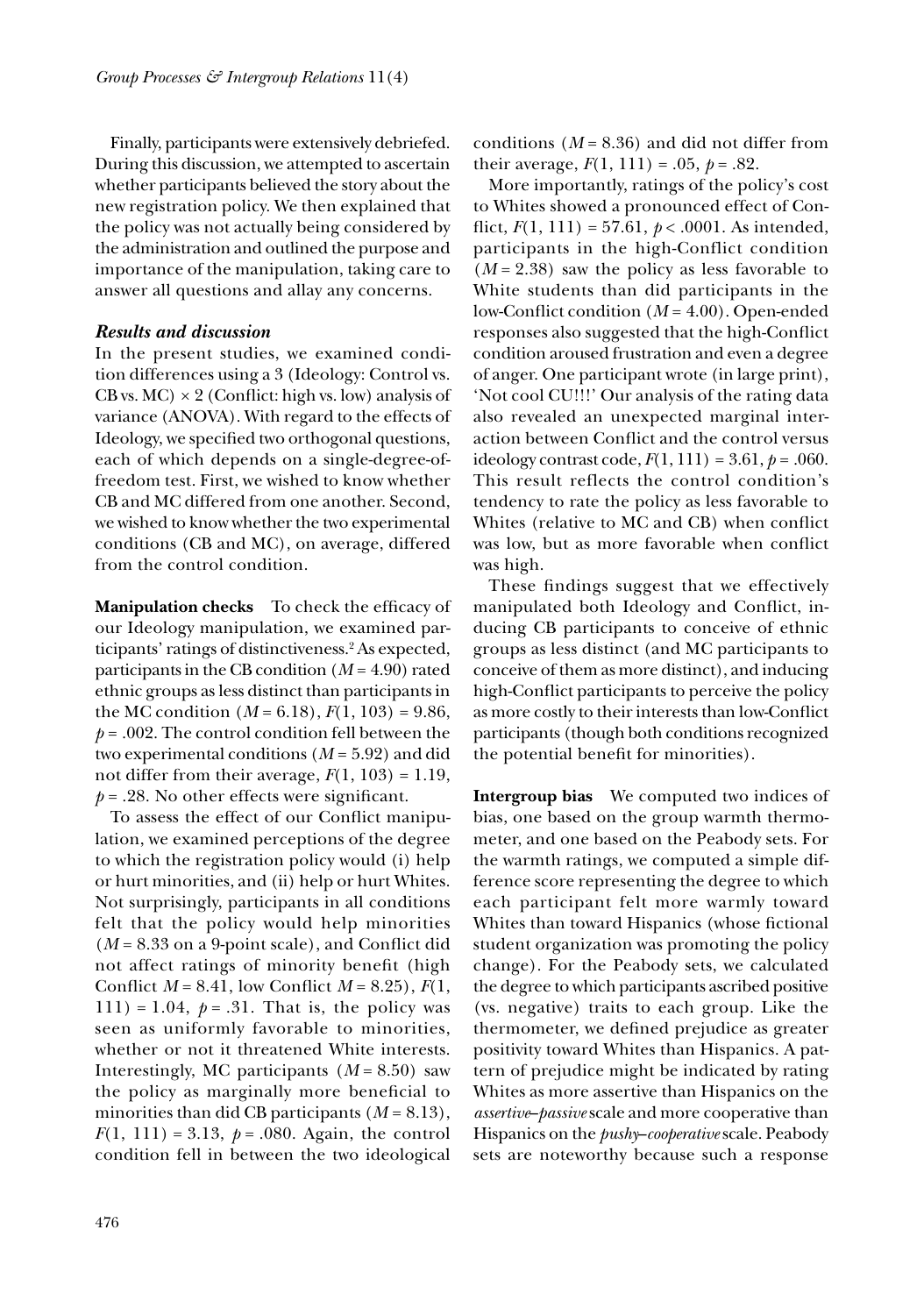would require participants to rate Whites as both high and low on surgency (high when surgency is desirable, low when it is undesirable). Accordingly, this measure of prejudice is largely unconfounded with the particular semantic content of the traits involved. That is, high scores on the prejudice measure cannot result simply from differences in the perceived prevalence of particular characteristics among one group versus another. The thermometer and Peabody measures were correlated,  $r(117) = .47, p < .001$ . To improve reliability, we standardized and averaged the two scores to form an overall bias index.

Analysis of intergroup bias revealed several effects. The high-Conflict condition differed from the low-Conflict condition,  $F(1, 111) = 5.04$ ,  $p = .027$ , and the CB condition differed from the  $MC$  condition,  $F(1, 111) = 4.63$ ,  $p = .034$ . These main effects were qualified by an interaction between Conflict and the control versus ideology contrast code,  $F(1, 111) = 4.62$ ,  $p = .034$ , as well as a marginal omnibus Conflict  $\times$  Ideology interaction,  $F(2, 111) = 2.89$ ,  $p = .060$ . (See Table 1) for condition means.)

To clarify these effects, we examined the impact of Ideology separately at high and low levels of Conflict. When Conflict was low, the CB and MC conditions did not differ from one other,  $F(1, 111) = 0.53$ ,  $p = .47$ . But, on average, participants in both ideological conditions tended to report less bias than those in the control condition,  $F(1, 111) = 2.79$ ,  $p = .098$ . These effects largely replicate previously documented effects of the MC and CB manipulations (Wolsko et al., 2000). When conflict was high, however, we obtained a very different pattern. The CB

condition reported significantly less bias than the MC condition,  $F(1, 111) = 5.52$ ,  $p = .021$ , and the control condition did not differ from the CB–MC average,  $F(1, 111) = 1.90$ ,  $p = .17$ . On the surface, this result seems to suggest that CB strategies of prejudice reduction outperform MC strategies during conflict.

Our suspicions were aroused, however, when we examined the main effect of Conflict. In line with prior research (Sherif et al., 1961), we expected that bias would increase in a highconflict situation. In the present study, participants in the CB and control conditions counterintuitively reported *less* bias in the high-Conflict condition than in the low-Conflict condition (for those two conditions,  $F(1, 111) =$ 4.80,  $p = .030$ ). Indeed, only the MC condition showed the pattern predicted by realistic group conflict theory, in which higher levels of conflict produced greater bias (although the means did not differ statistically). We suspected that the CB participants (and perhaps the controls) were attempting to conceal any resentment aroused by the conflict. Recall that the CB manipulation stresses the importance of ignoring group differences. A conflict of interest highlights distinctions between groups, so recognition of these differences violates the fundamental assumption of the CB ideology. Participants in that condition may therefore have been motivated to conceal, or even suppress, their concerns about the outgroup. (It also seems reasonable to suggest that a similar process was operating among the control participants. However, in the absence of a specific ideological manipulation, we lack concrete expectations about the processes at work in that condition.) By contrast,

*Table 1*. Means (*SD*) of standardized index of intergroup bias as a function of Ideology (control, colorblind or multicultural) and Conflict (low or high) from Study 1

| Conflict | Ideology      |               |            |  |
|----------|---------------|---------------|------------|--|
|          | Control       | CВ            | МC         |  |
| Low      | 0.37(1.09)    | $-0.07(0.54)$ | 0.12(0.62) |  |
| High     | $-0.37(0.60)$ | $-0.36(0.64)$ | 0.21(0.87) |  |

*Note*: Intergroup bias is based on a warmth thermometer rating of Whites minus Hispanics, and ratings on Peabody sets of the degree to which positive traits were ascribed to Whites, more so than to Hispanics. Each measure was first standardized and then averaged to form the composite measure.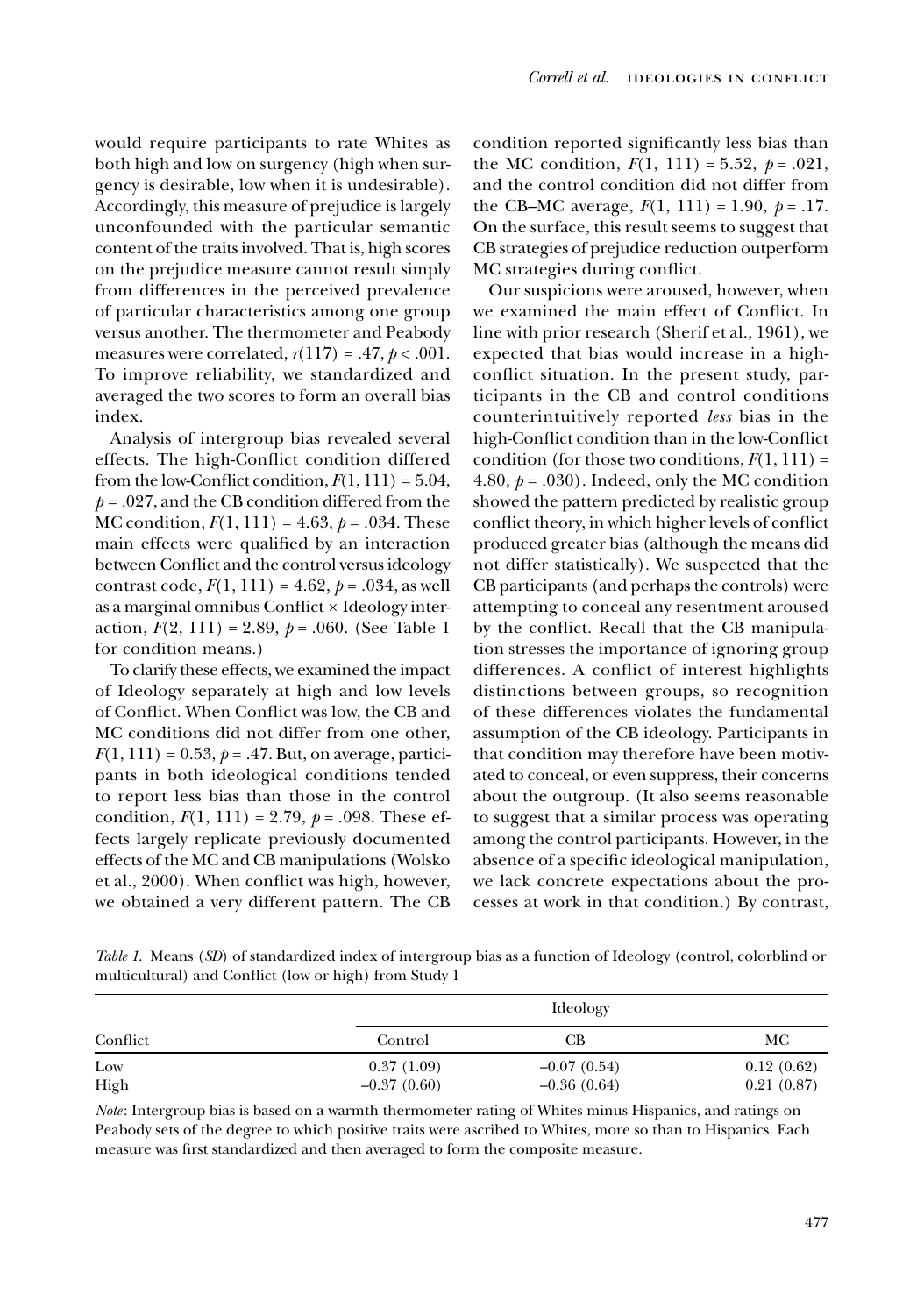MC participants, who have been told that group differences are acceptable, may see the disagreement as less problematic for intergroup relations in the long run. MC individuals may therefore be more willing to express resentment in a high-conflict situation.

Study 1 relied entirely on questionnaire measures, which are subject to strategic responding. This limitation presents a challenge in situations where publicly expressed views and privately held views may diverge. Study 2 sought to examine prejudice more subtly by including an implicit measure of intergroup attitudes. Implicit measures of prejudice have gained prominence in social psychology because, in theory, they can assess attitudes that participants would rather conceal (Devine, 1989; Greenwald, McGhee, & Schwartz, 1998). That is, the desire to appear unbiased does not necessarily translate to unbiased performance on these indices. If conflict sparks resentment, which CB participants feel but do not want to admit, they should report relatively egalitarian attitudes on explicit measures. But these individuals may have greater difficulty inhibiting prejudice on implicit measures. In Study 2, we therefore predicted that, for CB participants, explicit and implicit bias measures should diverge. As in Study 1, bias should be low on explicit measures (over which participants have conscious control), but their resentment should manifest itself on more difficult-to-control implicit measures (Fazio, Jackson, Dunton, & Williams, 1995), reaching levels equivalent to the MC and control conditions.

# **Study 2**

#### *Method*

Participants and design One hundred and fourteen White students in an introductory psychology course (70% female) took part in this study in partial satisfaction of a course requirement.3 Like Study 1, the between-subjects portion of this experiment followed a 3 (Ideology: control vs. CB vs.  $MC$ )  $\times$  2 (Conflict: high vs. low) design. However, in Study 2, we also included a within-subjects factor, Type of Measure, with two levels, Explicit and Implicit.

**Materials and procedure** Manipulation of both Ideology and Conflict was accomplished as in Study 1. However, we included a more comprehensive manipulation check after the Ideology manipulation, consisting of an eight-item group differentiation scale (Wolsko et al., 2006), including items such as 'A Black person is really just another White person but with dark skin.'

*Measures of explicit bias* We developed a computerized questionnaire, which assessed *percent estimates* for a number of groups, including Whites and Hispanics. This measure asked participants to rate the prevalence of eight characteristics for both Whites and Hispanics. Ratings were made on scales ranging from 1 (*0–10%*) to 10 (*91–100%*), with 10% intervals in between. Traits included *intelligent, patriotic, self-centered*, and *uptight* (stereotypic of Whites), *strong emotional bonds to family, religious, sexist* and *violent* (stereotypic of Hispanics). Half of the traits in each group were positive in valence, and half were negative. In Studies 2 and 3, we used percent estimates rather than Peabody sets because they are simpler to implement, but it is important to note that, because valence and stereotypicality vary orthogonally in the percent estimate traits, they (like the Peabody sets) minimize the confound between prejudice and stereotyping. The questionnaire was presented as a pilot test for a project being conducted by another researcher. The measures were presented on a series of screens, with one screen for each group.

*Measure of implicit bias* To assess implicit intergroup bias, we adapted the Extrinsic Affective Simon Task (EAST; De Houwer, 2003). The EAST is similar to the Implicit Associations Test (Greenwald et al., 1998) in that it forces participants to classify two sets of stimuli—in this case, names and words—using a single set of response options. Bias is assessed as the extent to which one task interferes with the other. In the current study, the first classification involved differentiating 20 White and 20 Hispanic surnames (e.g. Roberts, Johnson, Ramirez, Gonzalez) according to their ethnicity, pressing a blue button for Whites and a green button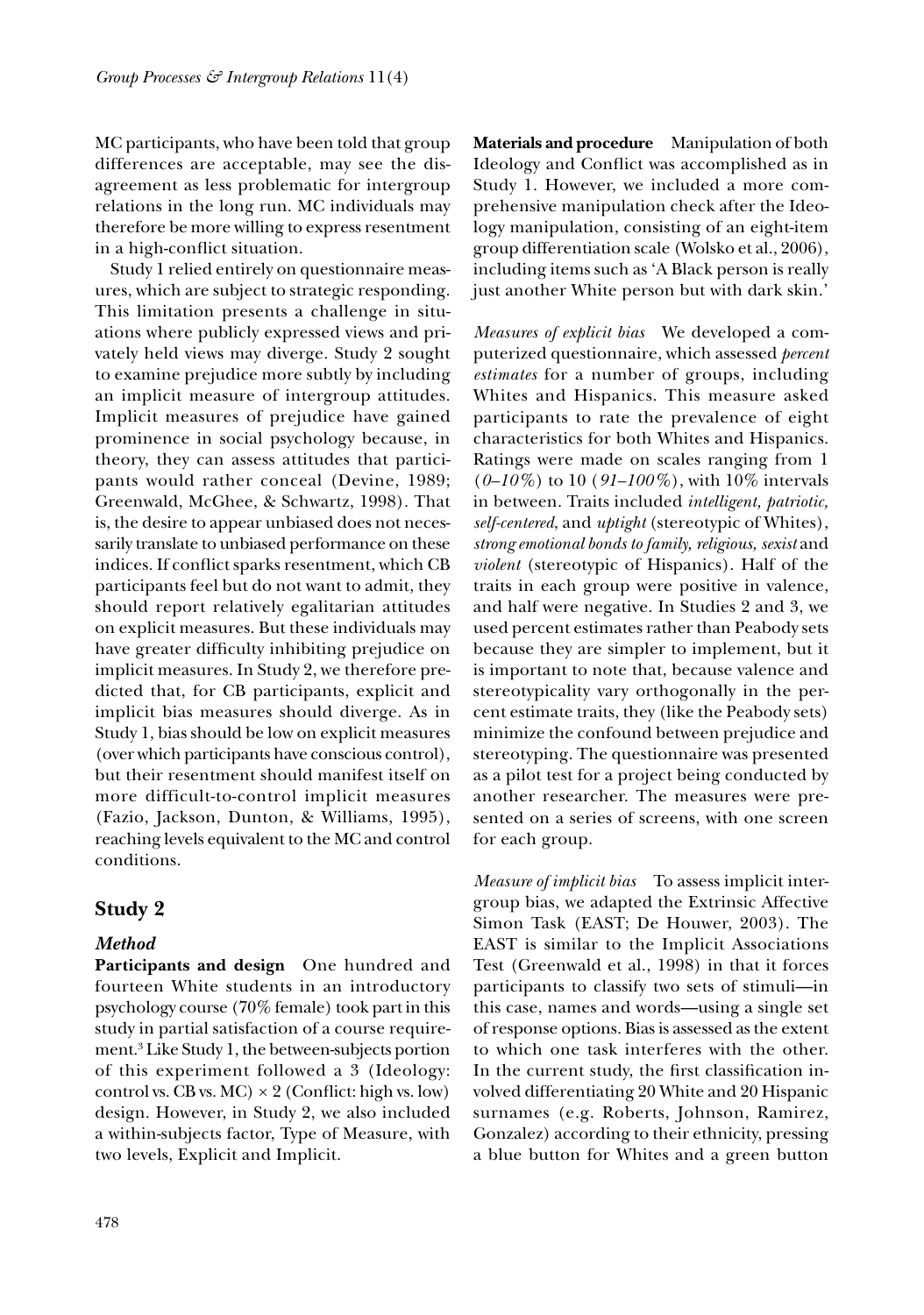for Hispanics. The names appeared in white print on a black background. On separate trials, intermingled with the name-categorization task, participants were asked to categorize other words according to color. These words appeared in a blue–green typeface. Half of the words were primarily blue and half were primarily green, but the two hues were chosen to be difficult to discriminate. In addition, 20 of the words were positive in valence (e.g. rainbow, happy) and 20 were negative (e.g. cockroach, vomit). Because participants typically (if inadvertently) read words when they attempt to categorize them by color (Stroop, 1935), those who implicitly favor Whites over Hispanics should be faster to categorize positive words when those words appear in blue (requiring the button associated with Whites) rather than green (requiring the button associated with Hispanics). At the same time, they should be faster to categorize negative words when those words appear in green rather than blue. The EAST consisted of four blocks. The first two blocks (20 trials each) provided opportunities to practice the nameand color-categorization tasks, respectively. The third block, consisting of 40 trials, allowed participants to practice the two tasks together. The final block constituted the test trials, presenting each color-word once in blue and once in green, and presenting each name twice, for a total of 160 trials.

#### *Results and discussion*

**Manipulation checks** Our three manipulation checks revealed patterns similar to Study 1. CB participants (*M* = 4.13) endorsed lower levels of distinctiveness among ethnic groups than did MC participants (*M* = 5.83), *F*(1, 108) = 12.80,  $p = .001$ . Control participants ( $M = 4.90$ ) fell in between the two ideologies and did not differ from their average,  $F(1, 108) = 0.05$ ,  $p = .83$ . Participants generally rated the policy as helpful to minorities  $(M = 8.19)$ , and, in line with expectations, this rating did not depend on condition. Further, as predicted, participants in the high-Conflict condition  $(M = 2.34)$ rated the policy as more harmful to Whites than participants in the low-Conflict condition

 $(M = 3.94)$ ,  $F(1, 107) = 34.33$ ,  $p < .0001$ . No other effects were significant.

#### **Data preparation**

*Percent estimates* We calculated the degree to which participants ascribed positive and negative attributes to Whites and, separately, Hispanics. We then calculated bias as the degree to which participants ascribed positive attributes to Whites more readily than negative attributes, but ascribed negative attributes to Hispanics more readily than positive attributes. [Explicit Bias = (White-positive—White-negative)— (Hispanic-positive—Hispanic-negative)]

*Extrinsic affective Simon task* We calculated implicit bias in the EAST as specified by De Houwer (2003). The analysis focused on correct responses to trials involving the blue–green words, which were positive or negative in valence. Reaction times from these trials falling below 300 ms or above 3000 ms were recoded to these minimum and maximum values, respectively. All latencies were then log transformed, and the resulting values were averaged within word valence and response button, yielding four means: positive words associated with Whites, negative words associated with Whites, positive words associated with Hispanics, negative words associated with Hispanics. From these four means, we calculated a measure of implicit bias analogous to our measure of explicit bias: the degree to which White names facilitate positive words more than negative words, whereas Hispanic names facilitate negative words more than positive words. [Implicit Bias = (White-negative—Whitepositive)—(Hispanic-negative—Hispanicpositive)]

**Explicit intergroup bias** On average and controlling for condition, the explicit bias index revealed negative intergroup bias (i.e. an evaluative preference for the outgroup),  $F(1, 108) = 42.64, p < .001$ . We repeatedly obtain this pattern with the percent estimate measure. However, the present research is concerned primarily with the effect of our manipulations on the magnitude of bias, not with the average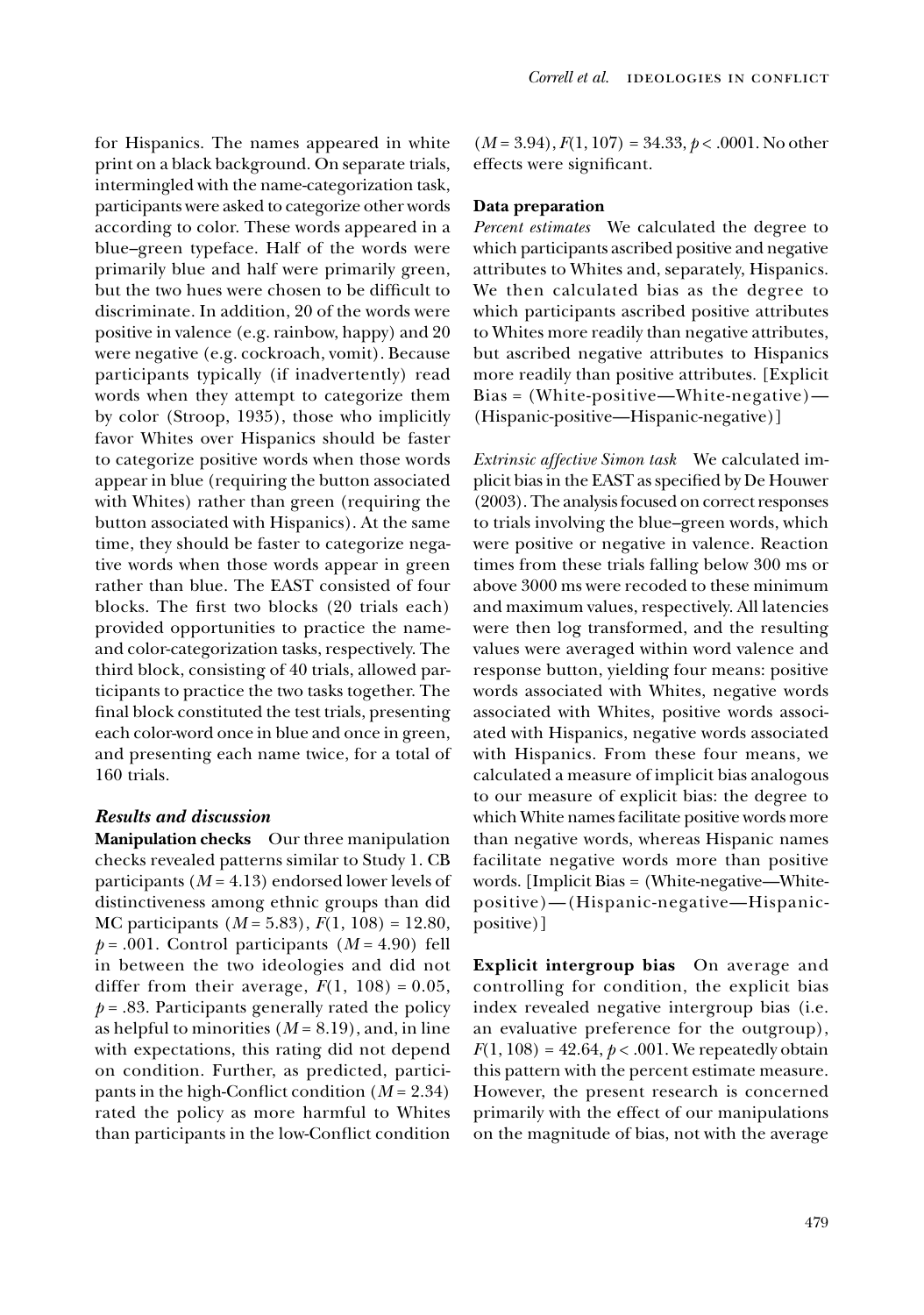level of bias, itself. Between-subjects analysis revealed that, across levels of Conflict, the control versus ideology contrast was marginally significant,  $F(1, 108) = 2.62$ ,  $p = .11$ , reflecting lower bias in the CB and MC conditions than in the control condition (see Table 2 for means). Importantly, and in line with our expectations, the contrast pitting CB against MC interacted with Conflict,  $F(1, 108) = 4.04$ ,  $p = .047$ . The data replicate the pattern found in Study 1: when Conflict was low, CB and MC did not differ from one another,  $F(1, 108) = 0.94$ ,  $p = .33$ ; but when Conflict was high, the CB condition tended to express less bias than the MC condition,  $F(1, 108) = 3.46, p = .066.$ 

**Implicit intergroup bias** Controlling for condition, the EAST index revealed a non-significant pattern of pro-White bias,  $F(1, 108) = 2.16$ ,  $p = .15$ . Perhaps because the EAST relies on relatively subtle Stroop-like processing of the meaning of the color words (rather than explicit valence categorizations, as does the IAT), we typically obtain relatively small main effects with this task. However, as with the explicit measure, our primary interest is not in the overall level of pro-White bias, but rather in the variability of that bias as a function of condition. Importantly, analysis of the EAST index revealed an interaction between Conflict and the control versus ideology contrast,  $F(1, 108) = 3.96$ ,  $p = .050$ (see Table 2 for means). When Conflict was low,

the pattern of implicit bias was similar to that of explicit bias. The CB and MC conditions, on average, showed marginally lower bias than the control condition,  $F(1, 108) = 3.28$ ,  $p = .073$ , but CB and MC did not differ from each other,  $F(1, 108) = 0.32$ ,  $p = .57$ . (This result is rather striking in its own right. It suggests that, in the absence of conflict, the induction of CB and MC ideologies may promote more positive attitudes toward an outgroup, even on an implicit measure, but see Richeson & Nussbaum, 2004.) Before turning to the high-conflict condition, it is important to recall that, when conflict was high, CB participants reported less explicit bias than their MC counterparts. We have suggested that this decrease may not be due to more positive feelings, but rather that it constitutes an attempt on the part of the CB participants to downplay any resentment they feel (in line with the tenets of a CB ideology). In other words, CB participants may actually be just as upset by the conflict as MC participants. In line with this possibility, an analysis of implicit bias in the high-Conflict condition showed no effect of ideology, whatsoever. Neither the control versus ideology nor the CB versus MC contrast was signifi cant, *F* values < 1, *p* values > .34. (See Table 2 for means.)

**Relationship between implicit and explicit bias** The foregoing analyses demonstrate a sort of dissociation between explicit and implicit

|                   |          | Ideology         |                   |                   |
|-------------------|----------|------------------|-------------------|-------------------|
|                   |          | Control          | CВ                | МC                |
| Bias measure      | Conflict |                  |                   |                   |
| Explicit          | Low      | $-0.84$ $(2.07)$ | $-1.20$<br>(1.55) | (1.82)<br>$-1.80$ |
|                   | High     | $-0.71$ $(2.18)$ | $-1.96$ $(1.96)$  | (2.21)<br>$-0.79$ |
| Implicit (log-ms) | Low      | 0.056(0.151)     | $-0.010(0.102)$   | $-0.035(0.138)$   |
|                   | High     | 0.011(0.146)     | 0.070(0.129)      | 0.026(0.177)      |

*Table 2*. Means (*SD*) of explicit intergroup bias and implicit intergroup bias as a function of Ideology (control, colorblind or multicultural) and Conflict (low or high) from Study 2

*Note*: Explicit bias is based on percentage estimates of the prevalence of positive minus negative traits for Whites relative to Hispanics. Implicit bias reflects reaction times in the EAST, calculated as the degree to which responses to negative words were slower when they shared the same response as White (vs. Hispanic) plus the degree to which responses to positive words were slower when they shared the same response as Hispanic (vs. White). For both measures, higher numbers indicate greater bias.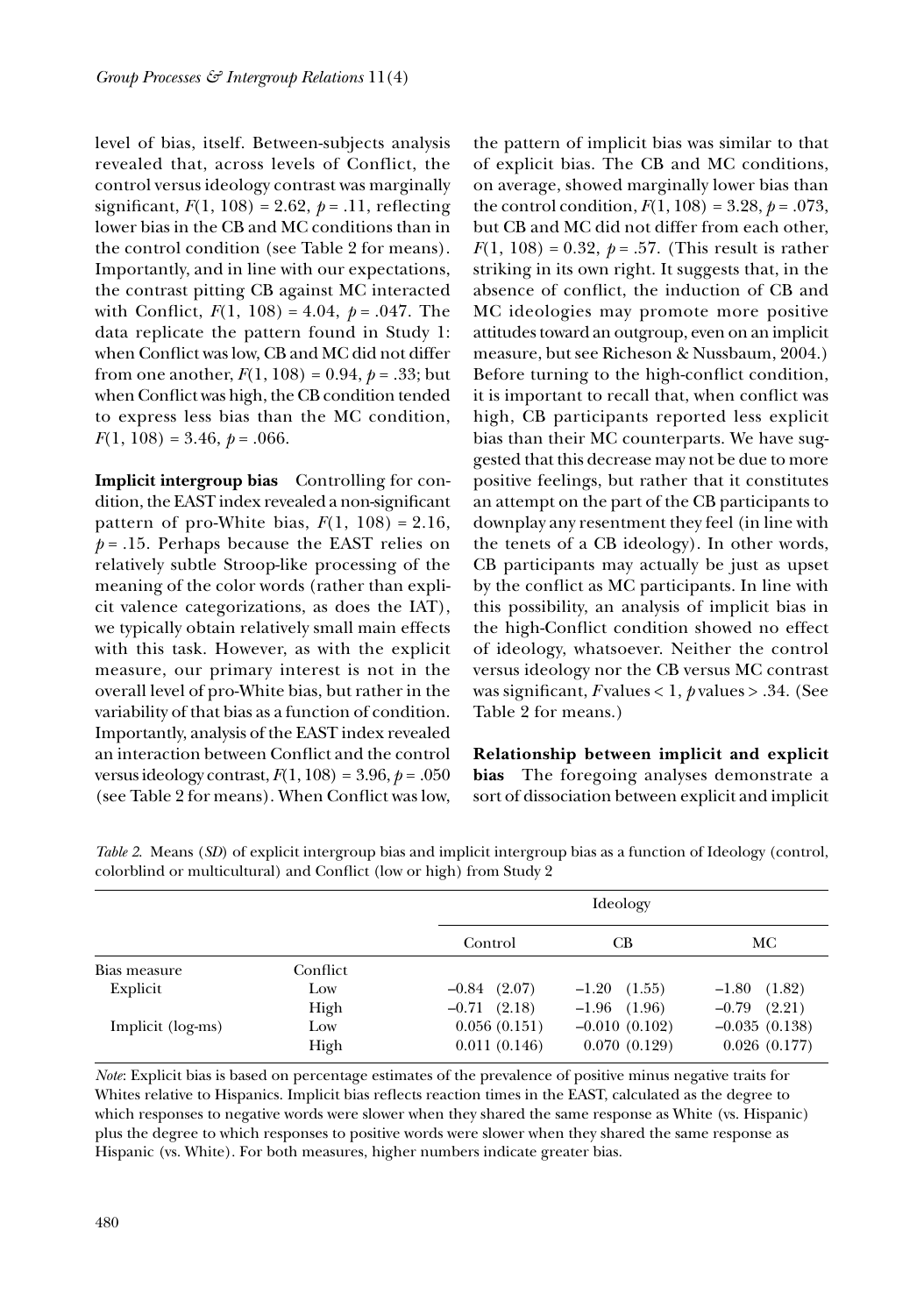measures in the CB condition. We suspect that CB participants, who have been told that group differences are problematic, may experience antipathy or resentment on an implicit level but refuse to explicitly acknowledge that negative reaction because doing so would violate the principles of the CB ideology. Accordingly, implicit and explicit biases diverge. It is critical to note that this inverse relationship should hold regardless of the source of resentment. In the present studies, we manipulate conflict over course enrollment, but the same inverse relationship should hold even if the prejudice stems from idiosyncratic, personal reasons. For example, a participant in the low-Conflict CB condition may experience a similar implicit– explicit dissociation if he or she (personally) resents Hispanics due to concerns over illegal immigration. MC participants, by contrast, have been told that differences and disagreements are acceptable. They may therefore be more willing to express subjective discontent on explicit measures. For the MC participants, then, implicit and explicit bias should correspond. If this explanation is correct, we might expect a more positive correlation between implicit and explicit measures for the MC condition than for the CB condition.

Beginning with our basic  $3 \times 2$  ANOVA, and taking explicit bias as the criterion, we added implicit bias as a predictor to assess the relationship between it and explicit bias. We then expanded this model to test whether implicit bias interacts with the Ideology manipulation to predict explicit bias.<sup>4</sup> This analytic approach is desirable because it not only assesses the differential relationship between implicit and explicit bias as a function of Ideology, but it simultaneously controls for main effects (on both indices) of the Conflict manipulation. This analysis revealed that the relationship between implicit and explicit bias did indeed depend on the CB versus MC contrast, *F*(1,  $105$ ) = 5.34,  $p = .023$ . As shown in Figure 1, the partial relationship between implicit and explicit bias (i.e. the slope of the line) was more positive in the MC condition than in the CB condition, and indeed approached a significantly negative relation among the CB participants,  $F(1, 105) = 3.17, p = .078.$ 

Again, it is important to note that, theoretically, the CB dissociation between implicit and explicit measures *should not be induced by our Conflict manipulation*. The same pressure to minimize or ignore group differences should hold for CB participants in both the low- and high-Conflict



*Figure 1*. The relationship between explicit and implicit measures of intergroup bias as a function of Ideology (control, colorblind, or multicultural).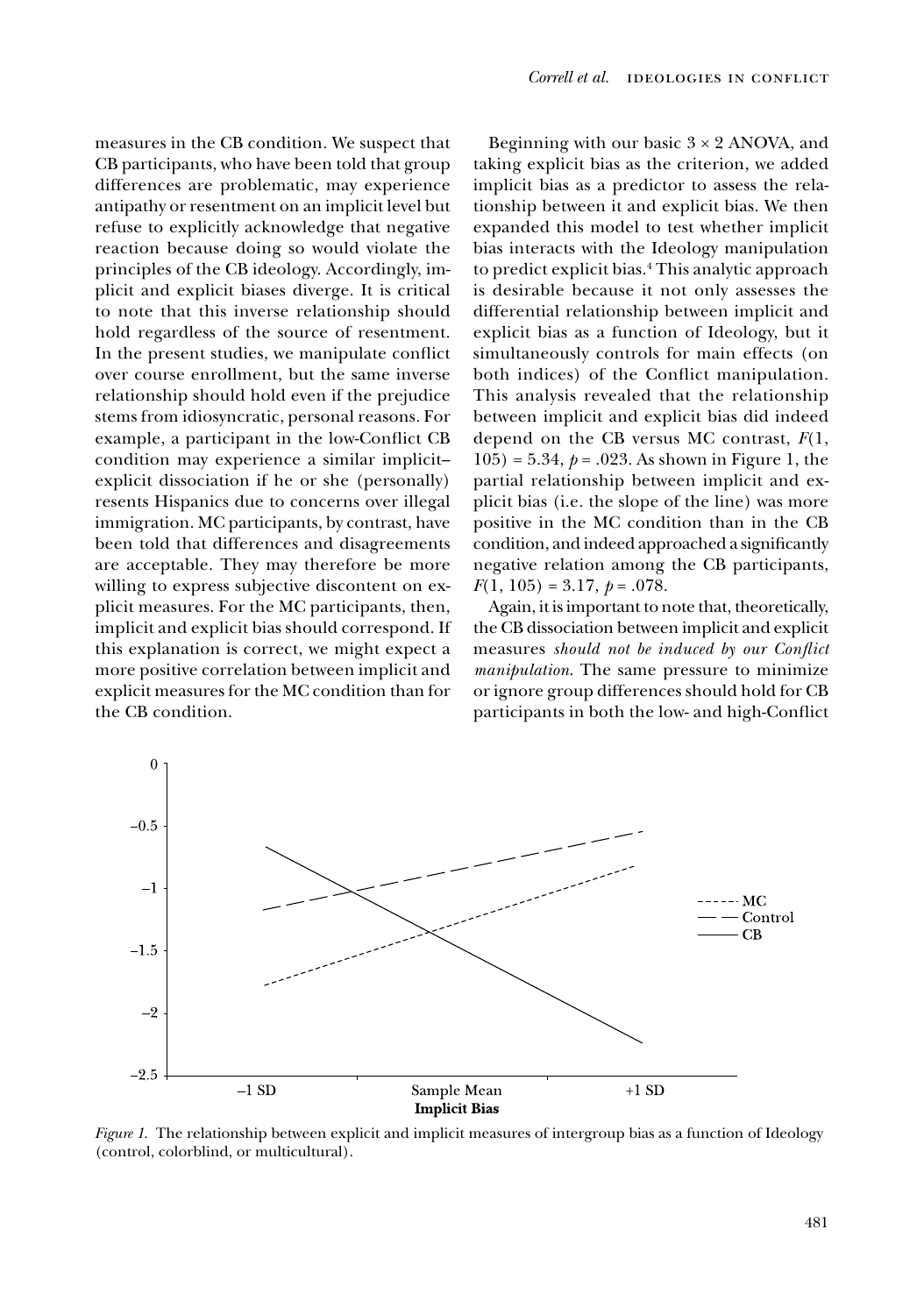conditions. Indeed, a test of the 3-way interaction between implicit bias, Conflict and the CB versus  $MC$  contrast was not significant,  $F(1, 102) = 0.48$ ,  $p = .49$ . This analysis suggests that the nature of the implicit–explicit relationship does not differ between the two Conflict conditions. Rather, in the high-Conflict condition, we simply make salient a particular source of intergroup tension. In so doing, we increase the level of implicit bias and correspondingly decrease the level of explicit bias that CB participants are willing to report.

In the CB condition, greater implicit bias was associated with lower explicit prejudice, suggesting that participants compensated for their internal resentment with overly positive evaluations of the outgroup. In as much as CB participants were told that any group difference is problematic, this type of suppression may reflect an experimentally induced motivation to present an egalitarian façade (Fazio et al., 1995; Plant & Devine, 1998). Such a motivation may certainly be desirable if it reduces the overt expression of bias, but research has also shown that suppressing bias can have unintended and ironic consequences. Suppression can actually increase bias when participants finally relax their guard (Wegner, Schneider, Carter, & White, 1987). For example, Macrae and his colleagues asked participants to describe a day in the life of a skinhead. Those who were instructed to avoid the use of stereotypes during this initial writing task chose to sit farther from a skinhead during a subsequent activity—a decision that was taken to indicate a resurgence of negative thoughts (Macrae, Bodenhausen, Milne, & Jetten, 1994; see also Plant & Devine, 2001). In Study 3, we examined the possibility that the CB participants' tendency to suppress prejudicial feelings would similarly backfire and ultimately exacerbate negativity toward the Hispanic outgroup.

## **Study 3**

#### *Method*

**Participants and design** Fifty White students in an introductory psychology course (76% female) participated in this study in partial completion of a course requirement.<sup>5</sup> This experiment

employed only the high-Conflict condition and assessed prejudice both immediately after the conflict induction and again after a 20-minute delay. The study followed a 3 (Ideology: control vs. CB vs.  $MC$ )  $\times$  2 (Time: 1 vs. 2) mixed-model design with repeated measures on the latter factor.

**Materials and procedure** In this study all participants read the high-Conflict article. Otherwise, the procedure (including our manipulation of Ideology and our debriefing) was drawn from Studies 1 and 2.

*Measures of pretest bias* The psychology department introduced a pretest questionnaire in the semester during which this study was conducted, allowing us to collect thermometer and percent estimate measures several weeks before the experimental session. Except for the response options, which were constrained by the pretest format, these measures were identical to those used in Studies 1 and 2. The thermometer asked participants to rate their feelings toward groups on a scale ranging from 1 (*very coolly*) to 10 (*very warmly*). The percent estimate measure asked participants to rate the percentage of Hispanics and Whites who possess each of the eight traits from Study 2 on a scale from 1 (*0–10%)* to 10 (*91–100%*), with each intermediate point labeled accordingly (e.g.  $6 = 51-60\%$ ).

*Measures of Time 1 bias* After the manipulation of Ideology and the high-Conflict induction, participants were given a long questionnaire entitled Campus Life Survey. The first section of the survey explained that interethnic relations were an important part of campus life and asked participants to rate their feelings toward several groups on a single item, ranging from 1 (*very negative*) to 7 (*very positive*). The goal of these items was to assess bias immediately after the Ideology manipulation and the presentation of the high-Conflict scenario. At that point in time, CB participants were presumably frustrated regarding the policy but also felt most strongly the strictures against admitting conflict between ethnic groups. Accordingly, we predicted they would take these measures as an opportunity to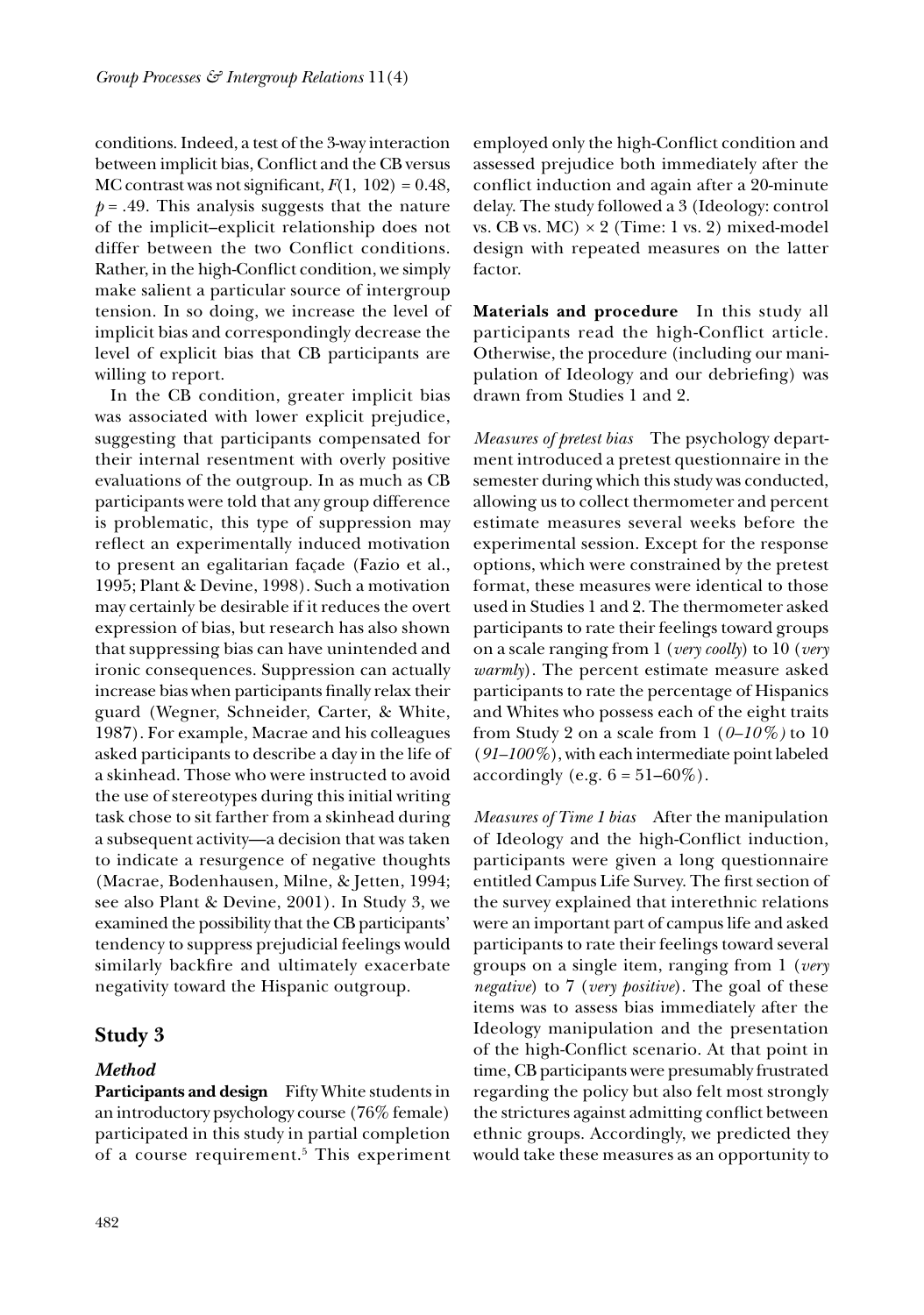express egalitarian views, presumably inhibiting any prejudiced reactions (as in Studies 1 and 2). We did not want to overwhelm our participants with questions about prejudice at Time 1 for fear that rehearsing their attitudes would attenuate shifts at Time 2. This single item therefore provided our only Time 1 measure of bias.

*Filler task* The remainder of the Campus Life Survey served as a filler task, with questions about participants' familiarity with school resources (e.g. libraries, counseling and resource centers), their academic and social goals for their time in college, etc. The items were drawn from an actual survey conducted by the administration and took approximately 20 minutes to complete.

*Measures of Time 2 bias* After completing the Campus Life Survey, participants were asked to take a few minutes to fill out a measure that was described as a pilot test for a graduate student's dissertation. Participants were asked to complete percent estimates for a variety of groups, each presented on a different page. Like Study 2, this packet included pages for several groups other than Hispanics and Whites (i.e. gay men, Blacks, and feminists). Unlike Study 2, however, this assessment of bias occurred after a substantial delay during which participants' vigilance regarding the inhibition of prejudice might be expected to wane. For CB participants, who were initially expected to suppress prejudice, this lack of caution was expected to promote a backlash, actually leading to greater expression of intergroup bias.

#### *Results and discussion*

**Statistical control** Thermometer and percent estimate bias measures, collected during the pretest, were calculated as in Studies 1 and 2, respectively, then standardized and averaged. All analyses in Study 3 were performed with an analysis of covariance (ANCOVA) including this index of pretest bias as a covariate.

Because all participants experienced high Conflict, ratings of helpfulness were not expected to vary by condition. As anticipated, participants generally rated the policy as helpful to minorities (adjusted  $M = 8.24$ ) and antagonistic to the interests of White students (adjusted *M* = 2.41). Further, neither rating depended on condition, *F* values  $< 1.5$ , *p* values  $> .22$ . The pretest covariate was not significantly related to either minority or White helpfulness ratings, *F* values  $(1, 44) = 1.92, 1.89, p values = .17.$ 

**Intergroup bias** We examined bias as a function of Ideology and Time. Because the Time 1 and Time 2 measures used different metrics, we first standardized the scores separately at each time point. Though this approach allows us to examine whether the *relationships* between the three Ideology conditions vary as a function of time, it renders absolute cross-time comparisons effectively meaningless (at both points, the average level of bias is zero because of the standardization). We then submitted them to a 3 × 2 mixed-model ANCOVA. This analysis revealed the expected interaction between Time and the CB versus MC contrast, *F*(1,  $(44) = 16.06, p = .0002$  (see Table 3), and between Time and the control versus ideology contrast, *F*(1, 44) = 4.67, *p* = .036. We also obtained an unexpected interaction between Time and the pretest covariate, *F*(1, 44) = 4.73, *p* = .035. To clarify the meaning of these effects, we analyzed bias separately at Time 1 and Time 2.

*Time 1 bias* Tests of bias at Time 1 replicated the high-Conflict conditions in Studies 1 and 2, such that participants in the CB condition reported less bias than participants in the MC condition,

*Table 3*. Adjusted means of standardized intergroup bias as a function of Ideology (control, colorblind or multicultural) and Time from Study 3

|        | Ideology |         |         |  |
|--------|----------|---------|---------|--|
|        | Control  | CВ      | MС      |  |
| Time 1 | 0.40     | $-0.38$ | 0.08    |  |
| Time 2 | 0.03     | 0.15    | $-0.18$ |  |

*Note*: Time 1 bias is based on warmth-type Likert ratings of Whites minus Hispanics. Time 2 bias reflects percent estimate ratings of the prevalence of positive minus negative traits among Whites minus Hispanics. Each bias measure was standardized prior to analysis.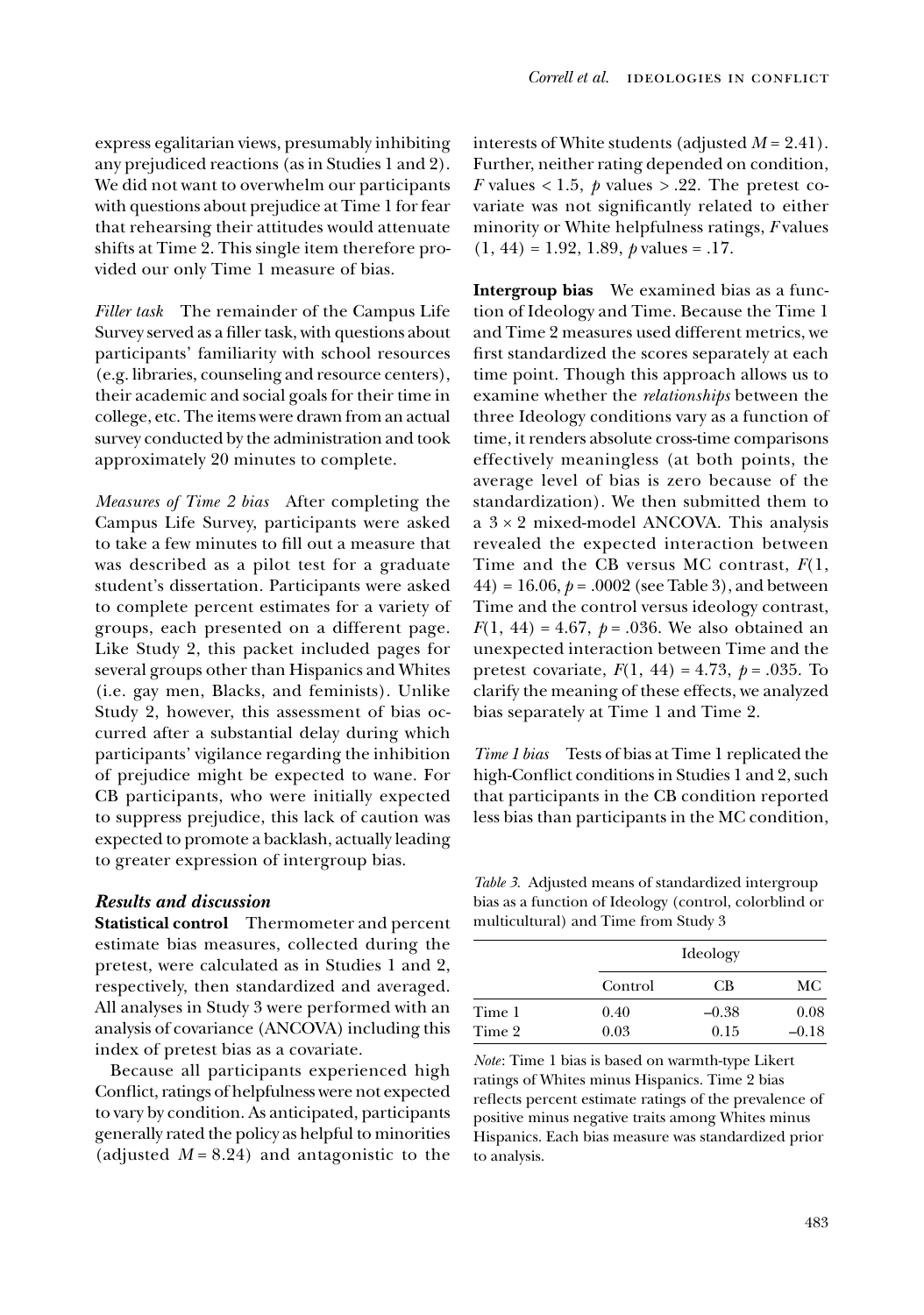*F*(1, 45) = 3.57,  $p = .056$ . The contrast pitting control participants against the average of the two ideological conditions was not significant,  $F(1, 45) = 1.44, p = .24,$  though—as is clear from the adjusted means—controls expressed relatively high levels of bias. The pretest bias covariate was significant,  $F(1, 45) = 7.72$ ,  $p = .008$ , and positively related to Time 1 bias, presumably reflecting stable individual differences in attitudes toward Hispanics and Whites.

*Time 2 bias* A very different pattern emerged at Time 2. After the 20-minute delay, and in an ostensibly different context, participants in the CB condition reported *higher* levels of bias than participants in the MC condition, *F*(1, 44) = 8.29,  $p = .006$ . Again, the control condition did not differ from the average of CB and MC,  $F(1, 44) = 1.79$ ,  $p = .19$ , and the pretest bias covariate was significant,  $F(1, 44) = 24.64$ ,  $p < .0001$ . Moreover—as indicated by the significant interaction between Time and the pretest covariate—this effect was stronger at Time 2 than Time 1. This probably reflects the fact that the pretest measures were more similar in structure to the dependent variables at Time 2 than at Time 1.

To specifically test the possibility of a rebound, we also calculated the difference between Time 2 bias and baseline (pretest) bias, with positive scores reflecting an increase in bias at Time 2. CB participants showed a significant increase, suggesting a rebound to levels above baseline,  $F(1, 45) = 5.57$ ,  $p = .023$ . MC participants actually showed a significant decrease relative to baseline,  $F(1, 45) = 4.08$ ,  $p = .049$ .<sup>6</sup>

Initially, in a high-conflict situation, CB participants expressed less intergroup bias than MC participants, but these same participants subsequently rebounded, showing higher levels of bias than their MC counterparts. We suggest that this boomerang pattern stems from the CB participants' attempts to suppress feelings of negativity that stem from the intergroup conflict (as in Study 2) because—from a CB perspective—these feelings threaten intergroup harmony. Ironically, this early suppression seems to exacerbate prejudice in the long run. The MC participants, for whom group differences may be more acceptable, showed no such rebound.

One may reasonably wonder if the results of Studies 1-3 reflect differences between MC and CB strategies, broadly speaking, or if instead they depend on some particular aspect of our manipulation. Perhaps, for example, a participant who adopts a CB perspective because she is, in essence, *asked* to do so does not adhere to this ideology in quite the same way as a participant who naturally adopts a CB mindset for personal reasons. In Study 4, we therefore sought to replicate Study 3's basic finding, but in this final study we measured ideology rather than manipulating it.

## **Study 4**

In Study 4, prior to the experimental session, participants rated their endorsement of both CB and MC ideologies during mass pretesting. In the lab, we then manipulated conflict and, after a 20-minute delay, assessed intergroup bias. Study 4 therefore focuses on the post-delay consequences of conflict for both CB and MC ideologies. The results of Studies 1–3 suggest that, when conflict is low, both CB and MC ideologies can reduce bias. Although we have not yet tested the longevity of that effect, we have no a priori reason to predict that it will change as a function of a delay. That is, in the low-Conflict condition, we have no reason to believe that either CB or MC participants are suppressing resentment (after all, there is no conflict), and so, we have no reason to predict that bias will rebound for either ideology. When Conflict is high, by contrast, CB participants in Study 3 showed evidence of rebound effects, reporting greater bias than MC participants after a 20-minute delay. Based on these results, we can derive predictions for Study 4. Since both strategies effectively reduce bias when Conflict is low, we expect that stronger endorsement of *either* ideology should be associated with lower levels of bias. That is, in the absence of conflict, it should make little difference whether participants prefer a CB or MC point of view. Support for either perspective should yield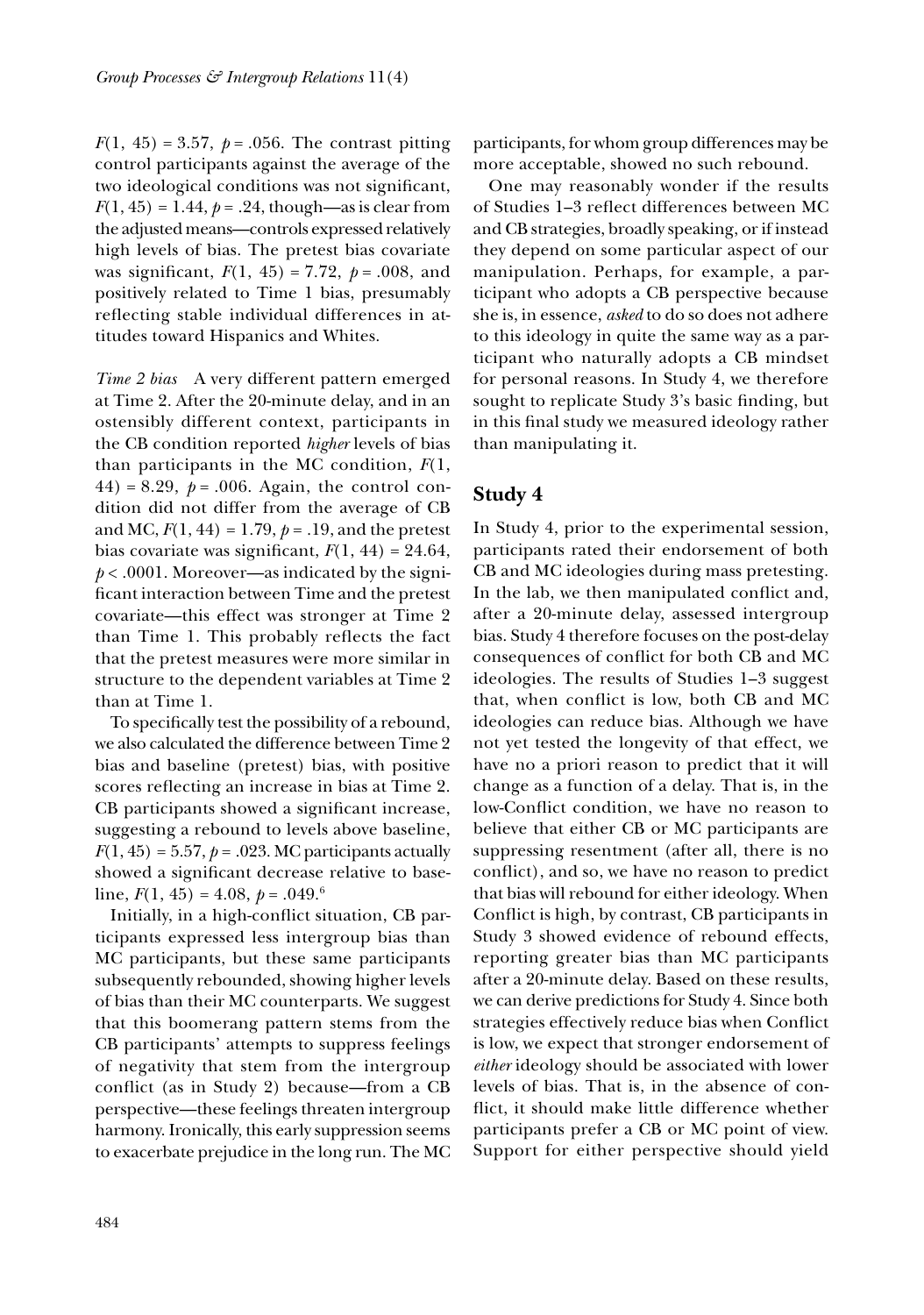relatively favorable ratings of the outgroup. When conflict increases, however, preference for a particular ideology over the other should begin to matter more. In other words, we expect the level of Conflict to interact with participants' ideological preferences. In essence, as the level of Conflict increases, multiculturalism should become a more effective strategy, with MC participants reporting less post-delay bias than those preferring a CB view.

#### *Method*

Participants Seventy White students (50%) female) in an introductory psychology course at the University of Colorado (CU) took part in this study, in partial completion of a course requirement.7

**Design** Unlike Studies 1–3, Study 4 involved no manipulation of ideology. Instead, during a mass pretesting, participants were asked to complete a questionnaire assessing personal endorsement of CB and MC ideologies. During the experimental session, we assigned participants to one of two levels of Conflict, low versus high. The design of the study, then, involved a simple between-participant manipulation of Conflict (low vs. high) with both CB and MC ideologies measured continuously as individual-difference variables.

#### **Materials and procedure**

*Ideology measurement* Two five-item ideology measures were taken from Wolsko (2002; Wolsko et al., 2006). Participants were asked to respond to questions such as 'To create a harmonious society, we must look beyond skin color and understand the person within, to see each person as an individual who is part of the larger group, "Americans"' (CB, alpha = .81), or 'Understanding both the similarities and differences among ethnic groups is an essential component of long-term social harmony in the United States' (MC, alpha = .86). Responses were made on a 7-point Likert scale ranging from 1 (*strongly disagree*) to 7 (*strongly agree*).

*Conflict manipulation (newspaper article)* Manipulation of Conflict was accomplished

as in Studies 1 and 2. Again, participants completed a manipulation check, rating the degree to which the proposed policy would increase or decrease minority and White students' chances of registering for classes.

*Delay* Participants next completed a series of filler tasks, which took approximately 20 minutes.

*Measures of intergroup bias* After the delay, participants completed measures of intergroup bias. This packet included a thermometer as well as semantic differential scales. Participants were asked to rate Hispanics and Whites (embedded in a variety of other groups) on 11 seven-point scales anchored by positive and negative adjective adjectives with no stereotype content (e.g. nice–awful, cruel–kind). Finally, participants were extensively debriefed.

#### *Results and discussion*

**Manipulation checks** As in Studies 1 and 2, we assessed the effect of our Conflict manipulation by examining participants' reports concerning the effect of the registration policy. Again, participants in both conditions felt that the policy would help minorities, and that perception did not depend on conflict (high Conflict  $M = 8.10$ , low Conflict  $M = 8.00$ ,  $F(1, 68) = 0.22$ ,  $p = 64$ . However, participants in the high-Conflict condition  $(M = 2.66)$  rated the policy as much more costly to Whites than did the low-Conflict participants  $(M = 4.12)$ ,  $F(1, 68) = 16.97$ ,  $p < .0001$ . Again, these data suggest that our conflict manipulation was successful: in the high-Conflict condition, the outgroup's gain comes at a cost to the ingroup.

**Intergroup bias** We computed two indices of bias, one based on the thermometer, and one based on the semantic differential. Thermometer bias was calculated as before. For the semantic differentials, we calculated the degree to which participants rated Whites and (separately) Hispanics more positively than negatively, then calculated the difference between ratings of the two target groups. For both thermometer and semantic differential indices, higher scores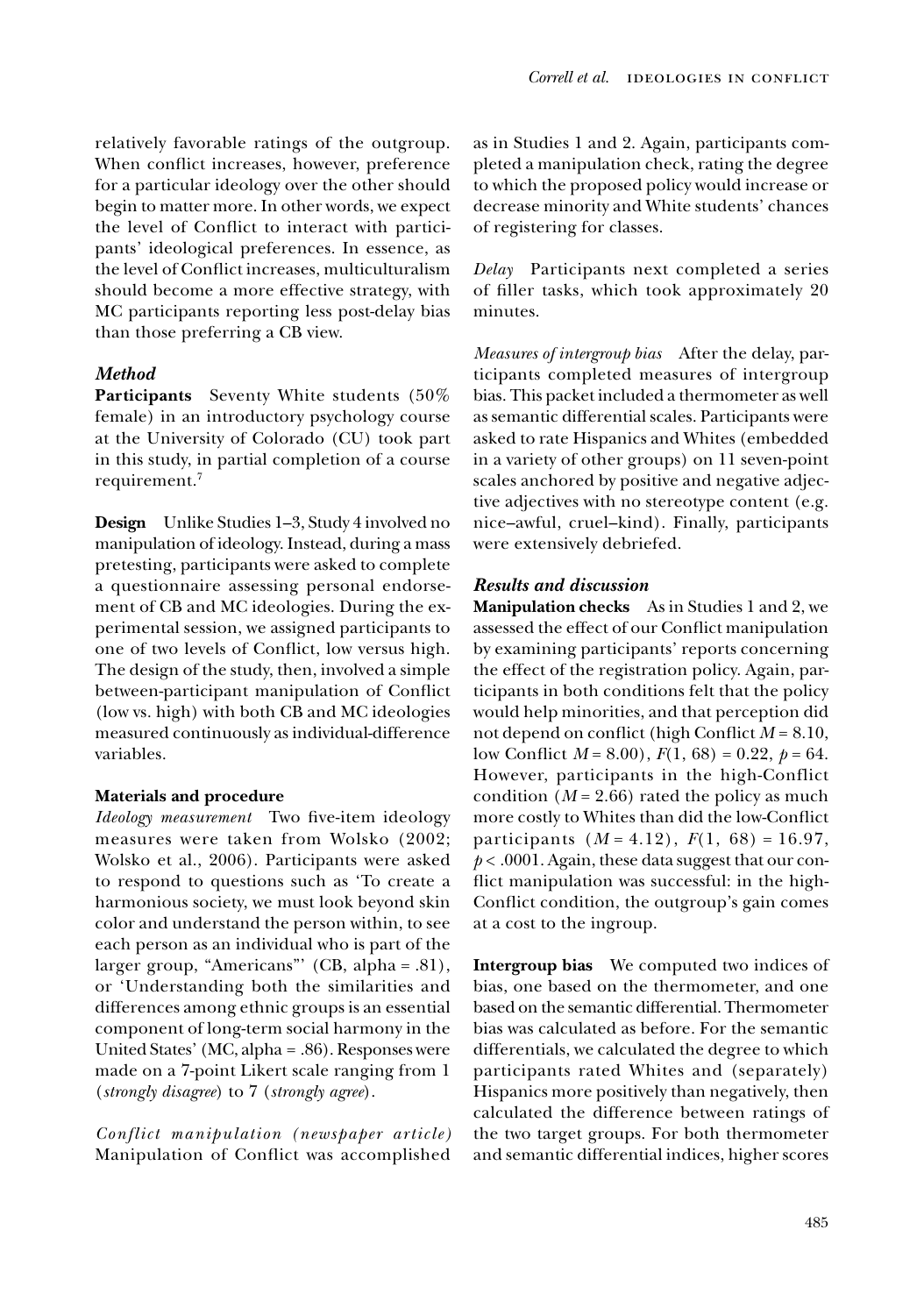reflect greater positivity toward Whites than toward Hispanics. The two measures were correlated,  $r(68) = .65, p < .0001$ , and to improve reliability, we standardized and averaged them to form an overall bias index.

Our primary predictions for Study 4 were that endorsement of either the CB or MC ideology would reduce bias in the low-Conflict condition, but that Conflict would interact with ideological preference, such that as Conflict increased, multiculturalism would become a more effective prejudice-reduction strategy than colorblindness. Assessing these effects in a measurement study is complicated by the fact that CB and MC ideologies are not necessarily mutually exclusive. Indeed, many participants endorsed elements of both ideologies, and the two measures were significantly correlated,  $r(68) = 0.48, p < .0001$ . In essence, this overlap between the scales may represent general support for ethnic or racial equality, regardless of the manner (CB or MC) in which that equality is obtained.

To address this overlap statistically, we computed two indices. The first index is the computed average of the CB and MC measures. Conceptually, it represents a general desire for intergroup harmony regardless of ideology. The second index is the difference between the measures (CB—MC), and represents the preference for a CB, rather than an MC, approach to intergroup relations. It is important to note that these two indices correspond nicely to our dual predictions for this study. First, endorsement of either ideology (or both) is reflected in the average, and this average should be associated with a reduction in bias when conflict is low. Second, a preference for colorblindness versus multiculturalism is reflected in the difference score, which should interact with the level of Conflict, such that—as conflict increases—multiculturalism reduces prejudice more effectively than colorblindness. To test these hypotheses, we regressed our index of intergroup bias on the CB–MC average, the CB–MC difference (both mean centered), a contrast code reflecting our Conflict condition and the interactions of Conflict with both the average and the difference scores.

This analysis revealed several interesting effects. As in Studies 1 and 2, we found that an increase in the level of Conflict led to a counterintuitive *decrease* in reported bias, *F*(1, 64) = 5.06,  $p < .028$ . More germane to our first prediction, Conflict interacted with the CB–MC average,  $F(1, 64) = 3.88, p < .053$ . To elucidate this effect, we analyzed the effects of the CB–MC average once in the low-Conflict condition and once in the high-Conflict condition. In line with our predictions, when Conflict was low, participants with higher scores on both CB and MC scales (a higher average, or greater preference for group equality regardless of strategy) reported less prejudice than those with lower average scores,  $F(1, 64) = 5.57, p < .021$ . When Conflict was high, this relationship weakened to the point that the CB–MC average was completely unrelated to reported bias,  $F(1, 64) = 0.12$ ,  $p < 0.72$ .

We also observed the predicted interaction between Conflict and the CB-MC difference score,  $F(1, 64) = 3.67$ ,  $p < .059$ . Strategy preference (CB vs. MC) made no difference on average,  $F(1, 64) = 0.48, p < .49$ . But, in line with predictions, as the level of Conflict increased, endorsement of a multicultural perspective was associated with lower levels of bias than endorsement of a colorblind perspective.

As final perspectives on these data, we analyzed the bias index twice more. Once as a function of MC endorsement, Conflict, and the  $MC \times$  Conflict interaction; and once as a function of CB endorsement, Conflict, and the  $CB \times$  Conflict interaction. The MC analysis revealed a marginal main effect such that stronger endorsement of multiculturalism tended to reduce bias on average,  $F(1, 66) = 2.69$ ,  $p = .10$ . Importantly, and as predicted, this pattern was not moderated by the level of Conflict,  $F(1, 66) = 1.14$ ,  $p < .29$ .

Turning to the CB analysis, we observed a very different pattern of results. On average, stronger endorsement of a CB perspective was not significantly associated with a reduction in bias,  $F(1, 66) = 2.28$ ,  $p < .14$ . However, the effect of CB endorsement depended heavily on the level of Conflict, as attested by the  $CB \times$  Conflict interaction,  $F(1, 66) = 8.76$ ,  $p < .005$ . When Conflict was low, participants who endorsed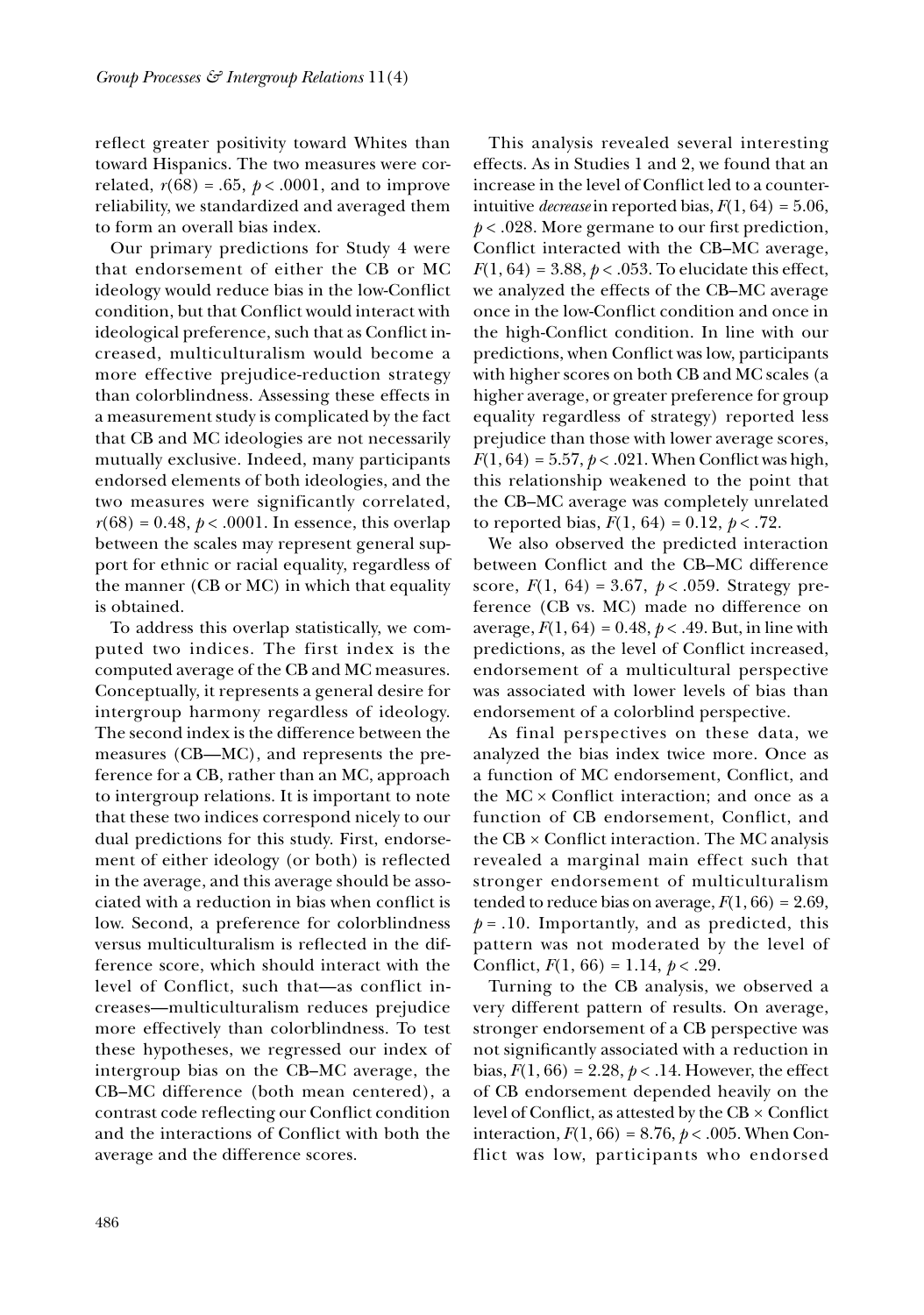colorblindness showed clear reductions in bias,  $F(1, 66) = 8.35, p < .005$ . But when Conflict was high, this beneficial effect of CB ideology disappeared and even reversed direction, though not significantly so,  $F(1, 66) = 1.30, p < .26$ .

The data from Study 4, in which bias was assessed after a delay, conform fairly well to our predictions and our prior results. In line with Studies 1 and 2, support for both ideologies tends to reduce intergroup bias when conflict is low. But this generalized benefit weakens under high-Conflict conditions. At the same time (and in line with Study 3), the induction of Conflict tends to increase the post-delay efficacy of an MC perspective (relative to a CB perspective). Further, Conflict does not seem to moderate the efficacy of a MC approach to prejudice reduction, but it has dramatic effects on the efficacy of colorblindness. In sum, then, this correlational study largely replicates the results of Study 3's experimental manipulation.

#### **General discussion**

In four studies, we tested the efficacy of CB and MC bias-reduction strategies in situations characterized by either low or high levels of ethnic conflict. In Studies 1 and 2, when Conflict was low, White participants who were induced to accept CB and MC ideologies exhibited less prejudice than controls. These effects replicate previous work showing that the two strategies reduce bias in roughly equal measure (Wolsko et al., 2000). In the high-Conflict conditions, however, a different pattern emerged: CB participants reported lower levels of prejudice than MC participants. Indeed, for CB participants, manipulations that increased the severity of conflict tended to counterintuitively *reduce* the expression of bias. This pattern violates the assumption that greater conflict promotes greater hostility (Sherif et al., 1961) and raises the possibility that CB participants inhibited any resentment they may have felt due to the conflict. We reasoned that, for CB participants, a dispute between groups threatens the principle tenet of their ideology. The emotion-laden conflict of interest, in essence, threatens to prove that group

differences *do* matter—that the participants cannot ignore ethnicity. To address this threat, CB participants may suppress their initial frustration. Study 2 examined suppression, using an implicit measure of bias designed to impair strategic control. In Study 2, CB participants in the high-Conflict situation reported less bias on explicit measures (relative to MC participants), but as predicted they exhibited greater bias on the implicit measure. In Study 3, we examined the possibility that the CB participants' self-restraint would reduce the expression of prejudice in the short term but that, once their vigilance faltered, prejudice would rebound (an ironic-process effect; Wegner et al., 1987). As predicted, results from this study showed that, although bias in a high-Conflict situation initially dropped, CB participants reported greater prejudice when re-assessed after a 20-minute delay. Finally, Study 4 provided a conceptual replication of Study 3, showing that the longterm effects of CB and MC strategies hold even when ideology is measured rather than manipulated. After a 20-minute delay, participants who endorsed an MC perspective showed marginal reductions in bias, and this effect was not moderated by Conflict. Participants who endorsed a CB view showed reductions in bias when Conflict was low, but the benefits of this perspective vanished when Conflict was high.

A CB ideology is predicated on the idea that groups are fundamentally the same. These studies suggest that participants who adopted such an ideology experienced a struggle in situations characterized by intergroup conflict. Though they did not express prejudice openly, conflict-induced bias manifested itself on more subtle implicit measures and in situations that were temporally removed from the Conflict induction. Participants who adopted an MC ideology, which allows and even encourages the recognition of group differences, initially expressed greater bias in high-conflict situations. Perhaps as a consequence, these individuals showed no dissociation between implicit and explicit measures, nor did they exhibit ironicprocess effects.

It may be argued that the registration policy used to manipulate conflict in the present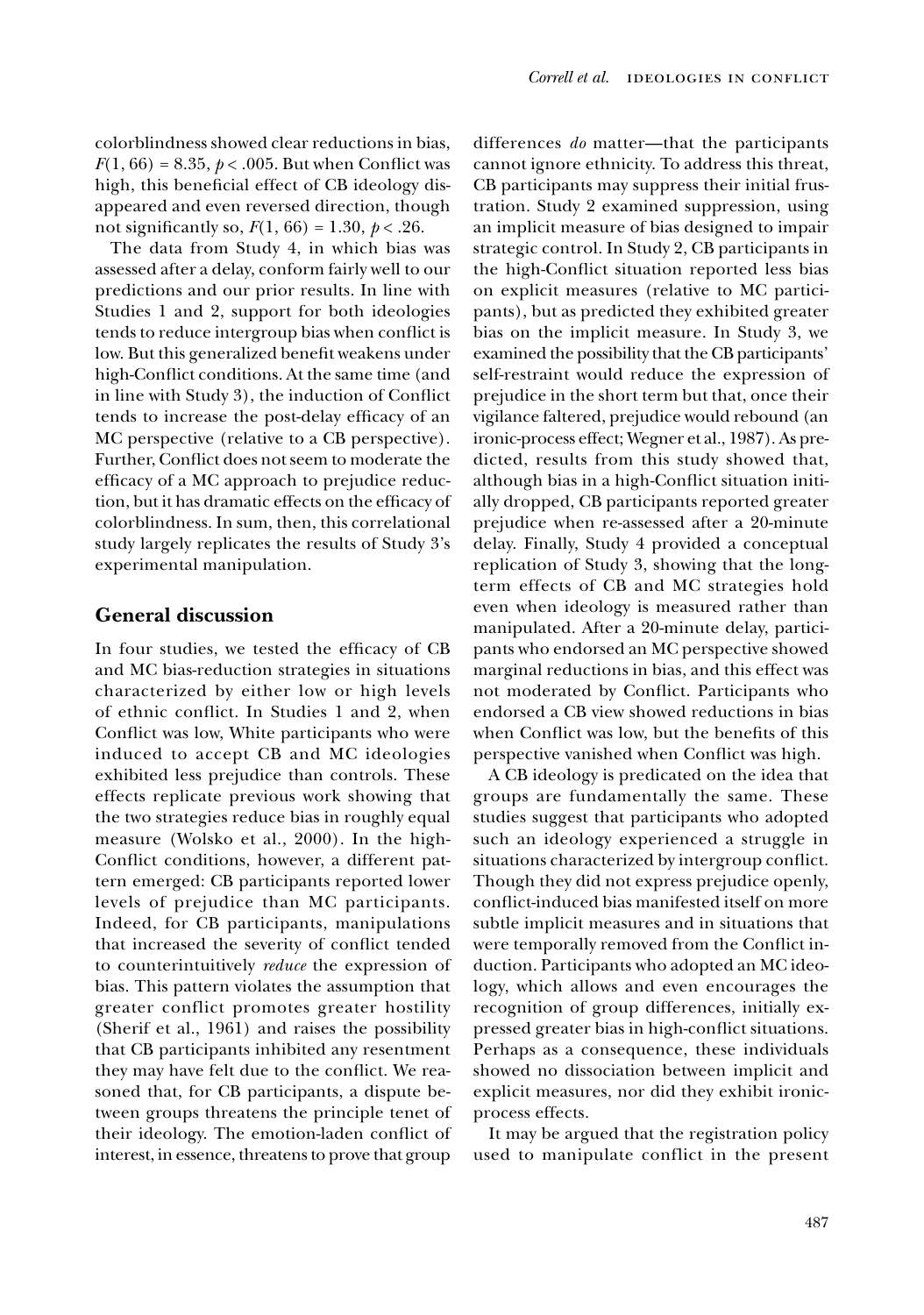studies is, by its nature, more consistent with multiculturalism than with colorblindness. After all, the policy would have given preferential treatment to minorities, thus recognizing (rather than minimizing) group differences. Is it surprising, then, that CB participants responded with some negativity? This seems an interesting question, and future research might profitably manipulate the nature of such a policy  $(e.g.$  inducing conflict by implementing a  $CB$ policy that eliminates privileges, such as affirmative action, traditionally afforded to one group). However, for a variety of reasons, we do not believe that the results of these studies reflect the MC nature of the registration policy. First, and most obviously, the MC aspect of the policy was held constant. In both the high- and low-Conflict conditions, minority students stood to gain special access to classes. The difference between the conditions was simply the degree to which White students would suffer as a result. In other words, we manipulated the degree to which the policy created a zero-sum situation, not the degree to which the policy recognized group differences. Accordingly, effects of our independent variable, Conflict, cannot be attributed to changes in the MC nature of the policy. Second, the results clearly indicate that participants in the MC condition were as resistant to the high-Conflict policy as anybody else. In no case did the MC condition rate the policy as less damaging to the interests of White students than did the other conditions. Third, on initial measures of bias—implicit as well as explicit—MC participants expressed levels of prejudice as great as or greater than those expressed by CB participants (Studies 1 and 2, Study 3 Time 1). It certainly does not seem then that MC participants responded more favorably to the policy.

The behavior of the control participants in these studies warrants discussion. As noted earlier, controls expressed greater prejudice than either CB or MC participants when conflict was absent (Studies  $1$  and  $2$ ). When conflict was high, however, controls showed a less consistent pattern of effects. In Study 1, they seemed to mirror the CB participants (exhibiting lower levels of bias than MC participants); in Studies

2 and 3, however, controls looked more similar to the MC condition (exhibiting higher levels of bias at early stages, and lower bias after the delay in Study 3 relative to CB participants). Although we have no definitive information about the cause of this shift, it is possible that participants in the control condition (who were simply asked to spend time thinking about ethnic relations) generated qualitatively different kinds of thoughts across the three studies, sometimes leaning more toward a CB ideology, and other times leaning more toward multiculturalism. Certainly, Study 4 suggests that naturally occurring individual differences in ideology can produce effects that generally mirror our experimental manipulations. In combination with the tension of the high-Conflict condition, these spontaneous thoughts may have evoked very different reactions. Such fluctuations obviously complicate our attempts to understand the effects of conflict, but we feel that our conclusions regarding the CB condition's resistance and rebound remain largely unchanged.

The findings of the present studies seem congruent with the suggestion, advanced by Pettigrew (2000) and Gaertner and Dovidio (Gaertner et al., 2000), that efforts to improve intergroup relations might profit from the use of multiple prejudice-reduction strategies. By tailoring the strategy to the situation, groups may progress toward greater levels of harmony. During periods of greater hostility, CB strategies may serve a valuable purpose. For example, by characterizing group members simply as individuals—fundamentally the same and fundamentally equal—decategorization may erode group divisions and begin to open channels of communication. Similarly, recategorization (the recognition of a common, superordinate identity) may inspire thoughts of common fate and positive interdependence between the groups. Even if these strategies induce a degree of tension among group members, the present studies suggest that the CB approach can reduce the immediate, explicit expression of prejudice. By doing so, these strategies may pave the way for improved relations. In a similar vein, Nicole Shelton and her colleagues (Shelton, Richeson,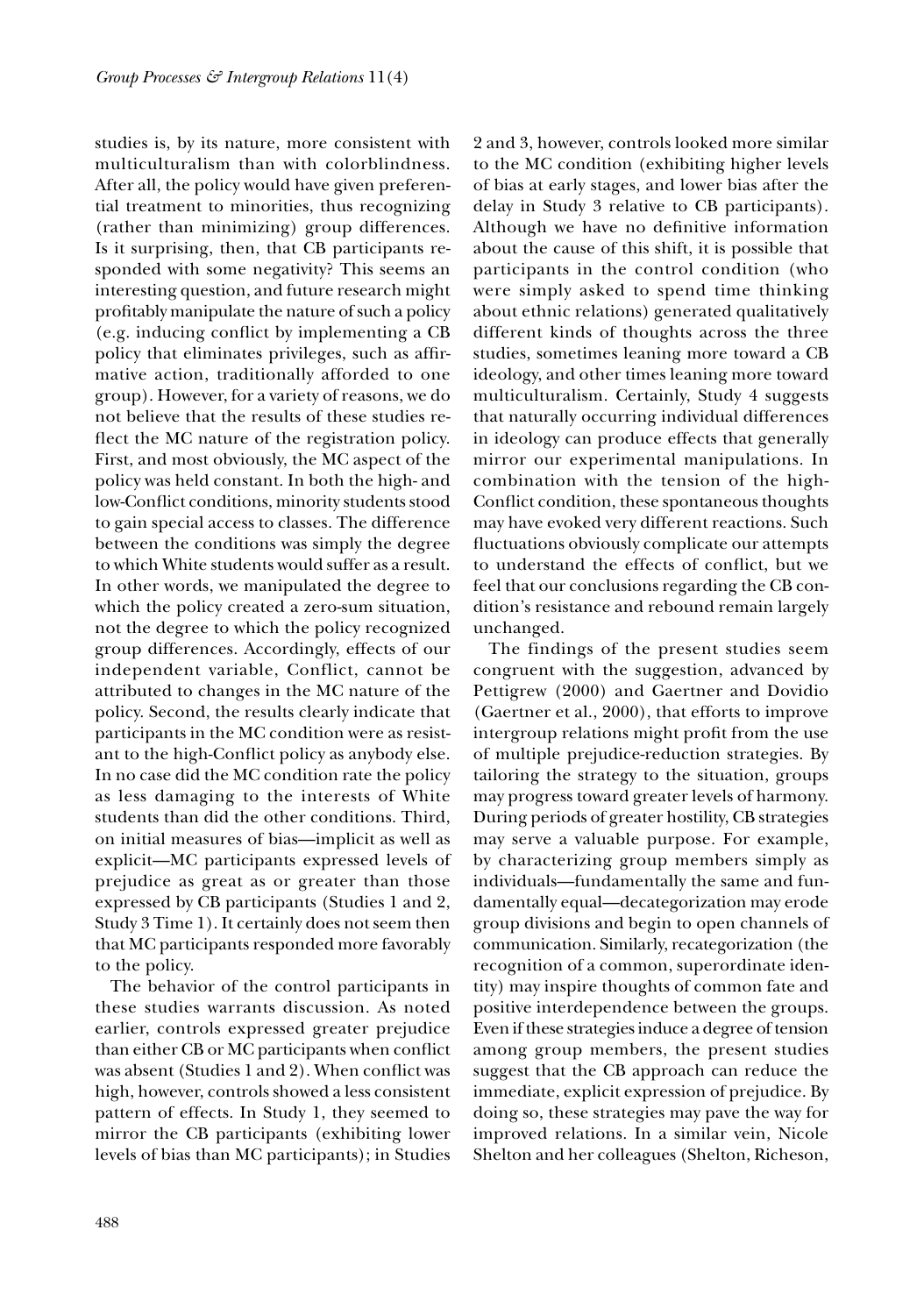Salvatore, & Trawalter, 2005) suggest that highprejudice Whites may engage in greater selfregulation when interacting with a Black partner, and this effort may promote a more positive interaction. Somewhat ironically, Black participants in their study reported greater liking for high-prejudiced (rather than low-prejudiced) White interaction partners. These findings make sense to the extent that privately held prejudice led these individuals to display an especially positive public façade, much like the colorblind participants in Study 2. This discretion may serve a valuable function by facilitating initial positive intergroup interaction. At the same time, that façade may eventually break down under the wear and tear of long-term interaction. The ultimate success of a relationship may have more to do with deep-seated biases and depend less on the individual's motivation (Towles-Schwen & Fazio, 2006). Once members of the two groups have established a tentative working relationship, therefore, MC strategies may further reduce prejudice and allow individuals to recognize and appreciate the unique strengths of their own group as well as those of the outgroup. If those differences subsequently give rise to the occasional dispute, multiculturalism may also help group members see the conflict in a broader, more positive intergroup context.

In an increasingly diverse society, contact and conflict between groups is inevitable. Moreover, these encounters may often have serious, psychologically meaningful consequences for the people involved. Jobs may be lost, property values may drop, cherished beliefs and customs may collide. To fully understand the utility of interventions intended to improve intergroup relations, experimental research must examine their efficacy in situations that involve participants personally and emotionally. Creating this tension (ethically) in the laboratory is not a trivial task, but—as these studies show—doing so may yield results that differ dramatically from results obtained in more typical experimental settings.

#### **Notes**

1. We excluded four White participants from the analyses. Three questioned the veracity of the

manipulation (one each in the CB/high-Conflict, CB/low-Conflict, and MC/low-Conflict conditions), and one (CB/high) was an outlier in the analysis with a Cook's *D* of .098.

- 2. Degrees of freedom are reduced for some analyses in each study due to missing data (Study 1: distinctiveness; Study 2: helpfulness; Study 3: Time 2 bias).
- 3. We excluded five participants. Two had incomplete data on the EAST due to experimenter error; one control/low-Conflict participant questioned the article; one control/ high-Conflict participant expressed openly racist attitudes on an initial questionnaire (prior to the manipulation); and one MC/low-Conflict participant was an outlier on the EAST with a Cook's *D* of .088.
- 4. Explicit Bias =  $\beta_0 + \beta_1 *$  Conflict +  $\beta_2 *$  Ideol versus Control +  $\beta_3$  \* CB versus MC +  $\beta_4$  \* Implicit Bias +  $\beta_5$  \* (Ideol vs. Control \* Implicit Bias) + $\beta_6$  \* (CB vs. MC \* Implicit Bias).
- 5. We excluded one CB participant who was an outlier on the Time 2 prejudice measure with Cook's *D* of .17.
- 6. Analyses controlling for pretest scores (rather than calculating a difference score) yield similar results.
- 7. We excluded three outliers (Cook's *D* > .11) from the analyses. If these individuals are included, the critical interaction between Conflict and the MC–CB difference score actually becomes stronger,  $F(1, 67) = 6.55$ ,  $p < .01$ .

#### **Acknowledgments**

This material is based upon work supported under a NSF Graduate Research Fellowship and NIMH grant F31-MH069017 to the first author. Support also came from NIMH grant R01–45049 to the second author. We wish to thank the members of the C.U. Stereotyping and Prejudice laboratory for their comments, and Dr Brandy Reed for her care in conducting this research.

#### **References**

- Brewer, M. B. (1988). A dual-process model of impression formation. *Advances in Social Cognition*, *1*, 1–36.
- Brewer, M. B. (1991). The social self: On being the same and different at the same time. *Personality and Social Psychology Bulletin*, *17*, 475–482.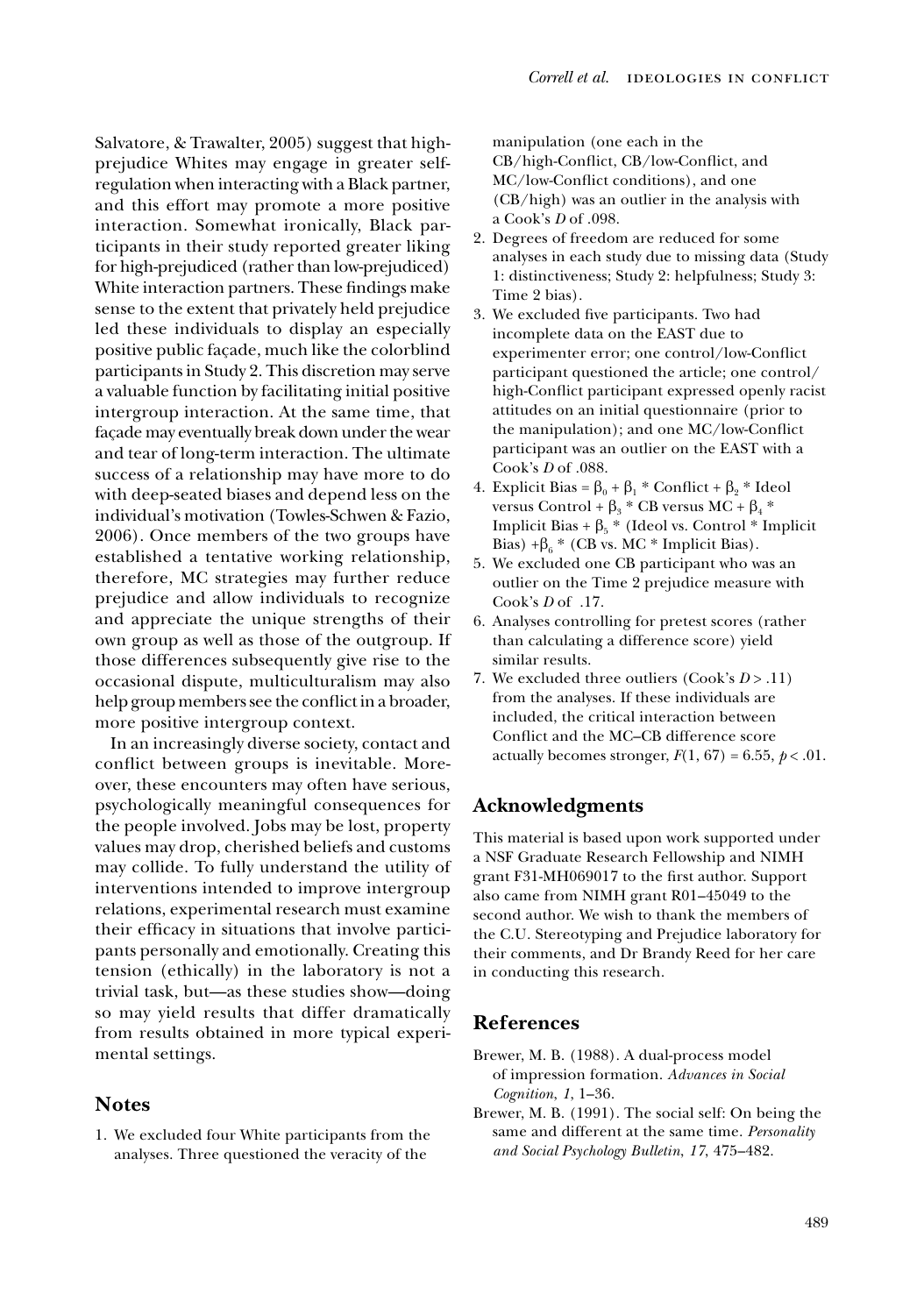Brewer, M. B., & Brown, R. (1998). Intergroup relations. In D. T. Gilbert, S. T. Fiske, & G. Lindsey (Eds.), *Handbook of social psychology* (pp. 554–594). Boston: McGraw Hill.

Brewer, M. B., & Miller, N. (1984). Beyond the contact hypothesis: Theoretical perspectives on desegregation. In N. Miller & M. Brewer (Eds.), *Groups in contact: The psychology of desegregation* (pp. 281–302). Orlando, FL: Academic Press.

Brown, R., & Wade, G. (1987). Superordinate goals and intergroup behaviour: The effect of role ambiguity and status on intergroup attitudes and task performance. *European Journal of Social Psychology*, *17*, 131–142.

Campbell, D. T. (1967). Stereotypes and the perception of group differences. *American Psychologist*, *22*, 817–829.

Correll, J., & Park, B. (2005). A model of the ingroup as a social resource. *Personality & Social Psychology Review*, *9*, 341–359.

Crocker, J., & Major, B. (1989). Social stigma and self-esteem: The self-protective properties of stigma. *Psychological Review*, *96*, 608–630.

Day, J. C. (1996). Population projections of the United States by age, sex, race, and Hispanic Origin: 1995 to 2050. *U.S. Bureau of the Census, Current Population Reports*, *P251130*. Washington, DC: U.S. Government Printing Office.

De Houwer, J. (2003). The extrinsic affective Simon task. *Experimental Psychology*, *50*, 77–85.

Deffenbacher, D. M., Park, B., Judd, C. M., & Correll, J. (2007). Does the accentuation of category boundaries necessarily increase intergroup bias? Manuscript in preparation.

Devine, P. G. (1989). Stereotypes and prejudice: Their automatic and controlled components. *Journal of Personality and Social Psychology*, *56*, 5–18.

Esses, V. M., Jackson, L. M., & Armstrong, T. L. (1998). Intergroup competition and attitudes toward immigrants and immigration: An instrumental model of group conflict. *Journal of Social Issues*, *54*, 699–724.

Fazio, R. H., Jackson, J. R., Dunton, B. C., & Williams, C. J. (1995). Variability in automatic activation as an unobtrusive measure of racial attitudes: A bona fide pipeline? *Journal of Personality and Social Psychology*, *69*, 1013–1027.

Gaertner, S. L., Dovidio, J. F., Banker, B. S., Houlette, M., Johnson, K., & McGlynn, E. (2000). Reducing intergroup conflict: From superordinate goals to decategorization, recategorization and mutual differentiation. *Group Dynamics*, *4*, 98–114.

Gaertner, S. L., Dovidio, J. F., Nier, J. A., Ward, C. M., & Banker, B. S. (1999). Across cultural divides: The value of a superordinate identity. In D. A. Prentice & D. T. Miller (Eds.), *Cultural*  divides: Understanding and overcoming group conflict (pp. 173–212). New York: Russell Sage.

Gaertner, S. L., Mann, J., Murrell, A., & Dovidio, J. F. (1989). Reducing intergroup bias: The benefits of recategorization. *Journal of Personality and Social Psychology*, *57*, 239–249.

Greenwald, A. G., McGhee, D. E., & Schwartz, J. L. K. (1998). Measuring individual differences in implicit cognition: The implicit association test. *Journal of Personality and Social Psychology*, *74*, 1464–1480.

Hewstone, M., & Brown, R. (1986). Contact is not enough: An intergroup perspective on the 'contact hypothesis'. In M. Hewstone & R. Brown (Eds.), *Contact and conflict in intergroup encounters* (pp. 1–44). Oxford: Blackwell.

Hewstone, M., Rubin, M., & Willis, H. (2002). Intergroup bias. *Annual Review of Psychology*, *53*, 575–604.

Hornsey, M. J., & Hogg, M. A. (2000). Assimilation and diversity: An integrative model of subgroup relations. *Personality & Social Psychology Review*, *4*, 143–156.

Ito, T. A., & Urland, G. R. (2003). Race and gender on the brain: Electrocortical measures of attention to the race and gender of multiply categorizable individuals. *Journal of Personality and Social Psychology*, *85*, 616–626.

Macrae, C. N., Bodenhausen, G. V., Milne, A. B., & Jetten, J. (1994). Out of mind but back in sight: Stereotypes on the rebound. *Journal of Personality and Social Psychology*, *67*, 808–817.

Miller, D. T., & Prentice, D. A. (1999). Some consequences of a belief in group essence: The category divide hypothesis. In D. A. Prentice & D. T. Miller (Eds.), *Cultural divides: Understanding*  and overcoming group conflict (pp. 213-238). New York: Russell Sage Foundation.

Mummendey, A., & Wenzel, M. (1999). Social discrimination and tolerance in intergroup relations: Reactions to intergroup difference. *Personality and Social Psychology Review*, *3*, 158–174.

Levine, R. A., & Campbell, D. T. (1972). *Ethnocentrism: Theories of conflict, ethnic attitudes and group behavior.* New York: Wiley.

Park, B., & Judd, C. M. (2005). Rethinking the link between categorization and prejudice within the social cognition perspective. *Personality and Social Psychology Review*, *9*, 108–130.